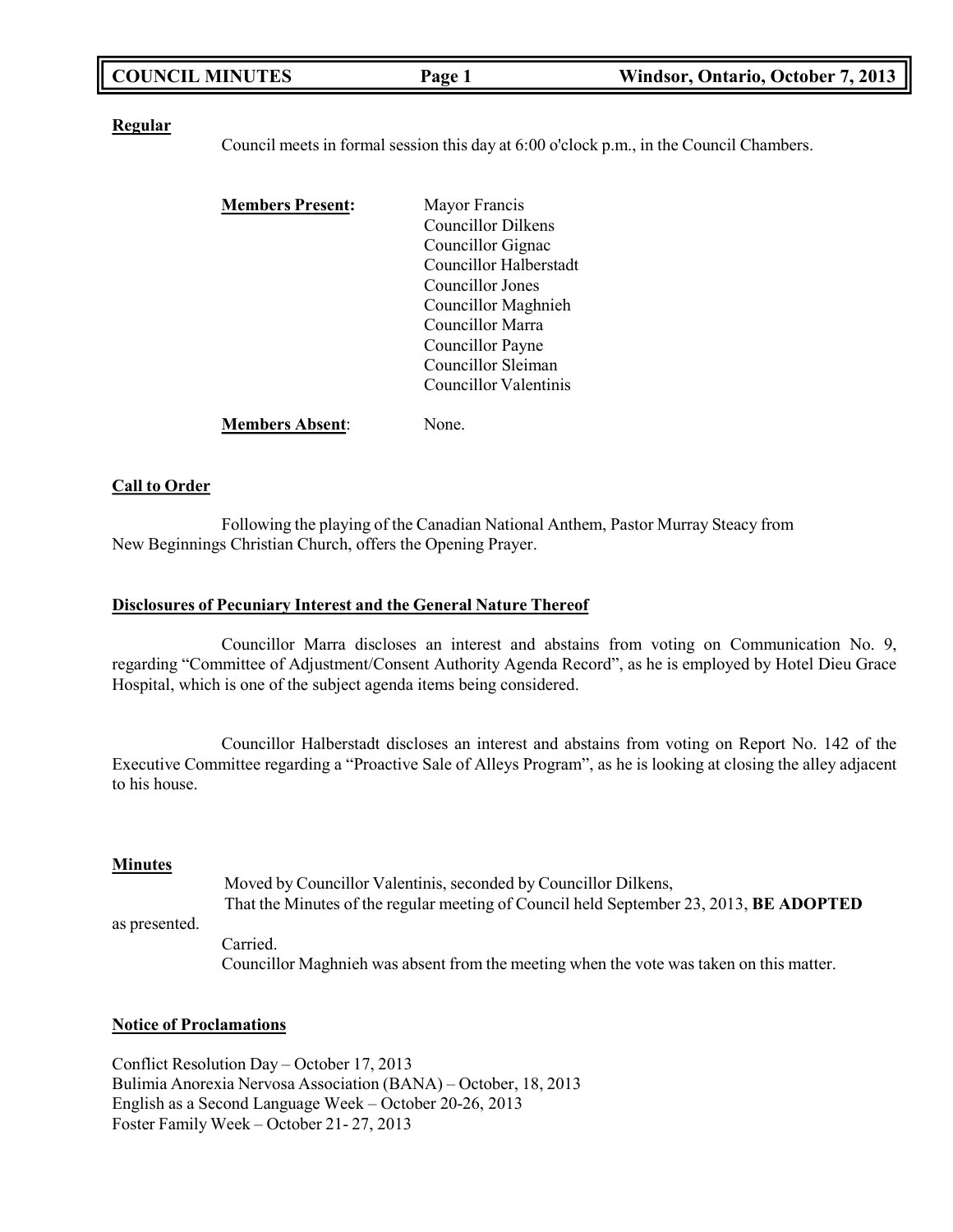# **COUNCIL MINUTES Page 2 October 7, 2013**

### **Committee of the Whole**

Moved by Councillor Gignac, seconded by Councillor Halberstadt,

That Council do now rise and move into Committee of the Whole with the Mayor presiding for the purpose of dealing with:

- (a) communication items;
- (b) consent agenda;
- (c) hearing requests for deferrals or referrals of any items of business;
- (d) hearing presentations and delegations;
- (e) consideration of business items;
- (f) consideration of Committee reports:
	- (i) **Report of Special In-Camera Meeting or other Committee as may be held prior to Council** (if scheduled); and
	- (ii) **Report of the Striking Committee** of its meeting held September 23, 2013

(g) consideration of by-laws 152-2013 through 160-2013 (inclusive).

Carried.

Councillor Maghnieh was absent from the meeting when the vote was taken on this matter.

## **Communications**

Moved by Councillor Jones, seconded by Councillor Valentinis,

**M373–2013** That the following Communication Items 1, 2, 4, 5 and 7 to 10 inclusive, as set forth in the Council Agenda **BE REFERRED** as noted except Communication No. 3 and Communication No. 6 which are dealt with as follows:

## **Communication No. 3:**

Moved by Councillor Marra, seconded by Councillor Sleiman,

**M374-2013 WHEREAS** the communities of Southwestern Ontario are alarmed at the declining level of passenger transportation options available in the region; and

**WHEREAS** the Southwest Economic Alliance (SWEA) Regional Transportation Advocacy Initiative Committee held a meeting on Thursday, August 8th, 2013 at which it developed an Action Plan for the initiative and its key objectives;

## **NOW THEREFORE BE IT RESOLVED THAT COUNCIL ENDORSES THE FOLLOWING:**

- 1. Cutbacks to VIA Rail passenger service in Southwestern Ontario are a central and critical issue and SWEA, on behalf of the communities of the region, should:
	- c. Demand re-investments and service enhancements in the short term.
	- d. Advocate, for a renewed commitment to passenger rail service across Canada.
- 2. Lack of inter-city transportation options within the region is an equally critical issue. The following are the key requests that SWEA shall make to the provincial government on behalf of the communities of the region:
	- d. That the provincial government support demands to improve VIA Rail services along both main lines.
	- e. That the provincial government immediately address regional passenger transportation issues beyond the current Greater Toronto and Hamilton Area focus.
	- f. That the provincial government support the establishment of an all-party committee of the Ontario legislature to immediately study regional transportation needs in Southwestern Ontario.

Carried.

**MT2013**

Councillor Maghnieh was absent from the meeting when the vote was taken on this matter.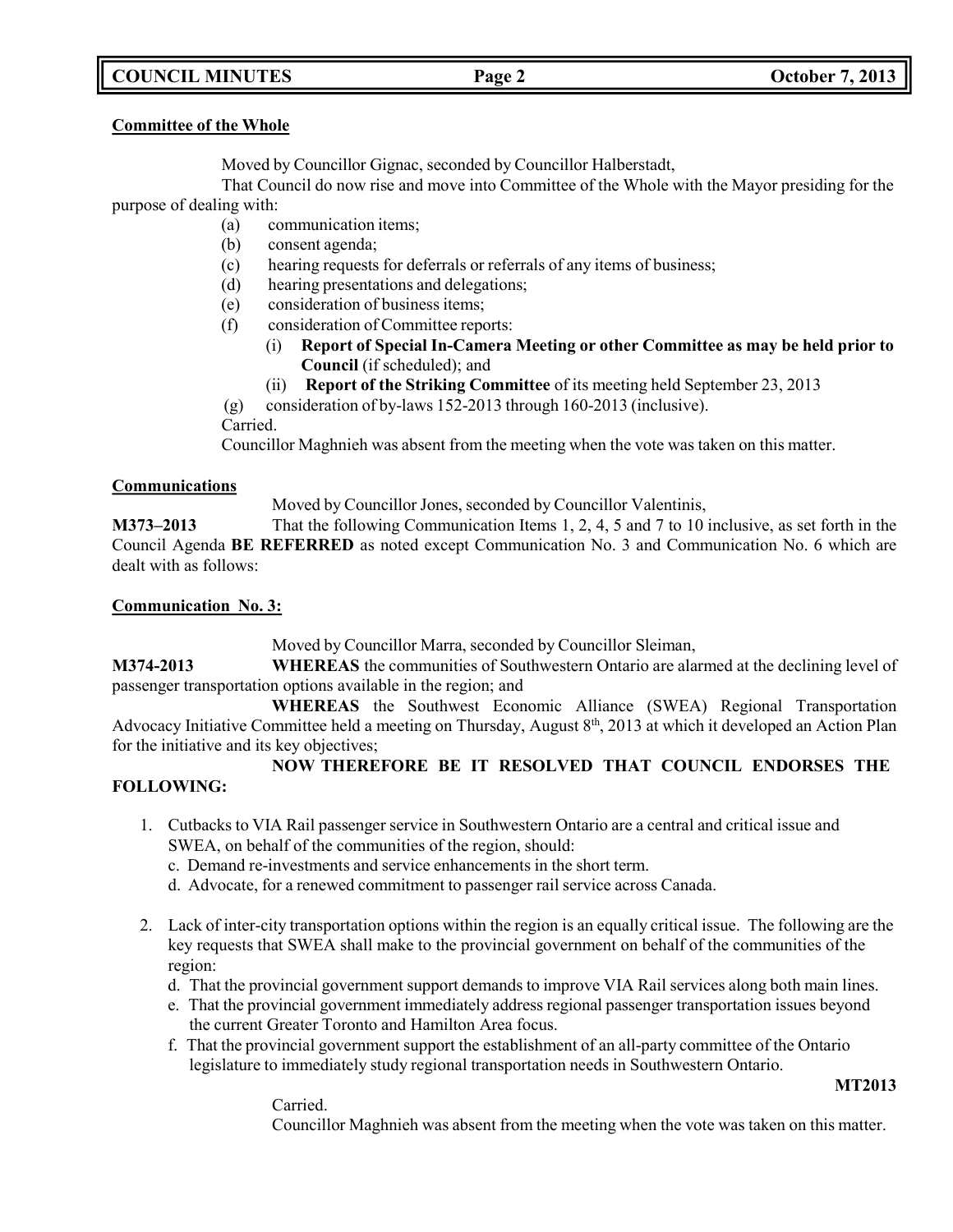**COUNCIL MINUTES Page 3 October 7, 2013**

## **Communication No. 6:**

Moved by Councillor Halberstadt, seconded by Councillor Dilkens, **M375-2013** That the request for installation of clocks on the Arch at Ottawa Street and Windermere **BE DEFERRED** to allow the Ottawa Business Improvement Area [BIA] to meet with administration.

#### **MI2013**

Carried. Councillor Maghnieh was absent from the meeting when the vote was taken on this matter.

| <b>Item</b>    | From                                                      | <b>Description</b>                                                                                                                                                                                                                                                                                               |
|----------------|-----------------------------------------------------------|------------------------------------------------------------------------------------------------------------------------------------------------------------------------------------------------------------------------------------------------------------------------------------------------------------------|
| $\mathbf{1}$   | Ministry of Municipal<br>Affairs and Housing              | Status of Decision on Official Plan Amendment No. 85 for the City of<br>Windsor<br><b>City Planner</b><br><b>City Solicitor</b><br>Note & File<br>Z0/8949                                                                                                                                                        |
| $\overline{2}$ | Ontario Legislative<br>Assembly - MPP<br>Dufferin-Caledon | Private Member's Bill - Aggregate Recycling Promotion Act<br><b>City Engineer</b><br>Note & File<br>GP2013                                                                                                                                                                                                       |
| $\mathfrak{Z}$ | Southwest Economic<br>Alliance (SWEA)                     | Resolution in support of a regional passenger transportation initiative for<br>the communities of Southwestern Ontario<br><b>COUNCIL DIRECTION REQUESTED</b><br><b>City Engineer</b><br>Note & File<br><b>MT2013</b>                                                                                             |
| $\overline{4}$ | Association of<br>Municipalities of Ontario<br>(AMO)      | Bill 91, the Waste Reduction Act (WRA)<br><b>City Engineer</b><br>Note & File<br><b>MMA2013</b>                                                                                                                                                                                                                  |
| 5              | Association of<br>Municipalities of Ontario<br>(AMO)      | Bill 73-Fair and Open Tendering Act (Labour Relations for Certain<br>Public Sector Employers in the Construction Industry), 2013 Defeated in<br>the House<br><b>City Engineer</b><br><b>City Solicitor</b><br><b>City Clerk</b><br><b>Executive Director of Human Resources</b><br>Note & File<br><b>MMA2013</b> |
| 6              | Ottawa Street B.I.A.                                      | Request for installation of clocks on the<br>Arch at Ottawa Street and Windermere<br><b>COUNCIL DIRECTION REQUESTED</b><br><b>City Engineer</b><br><b>City Planner</b><br><b>City Solicitor</b><br>Deputy City Solicitor/Manager of Purchasing & Risk Management<br>Note & File<br>MI2013                        |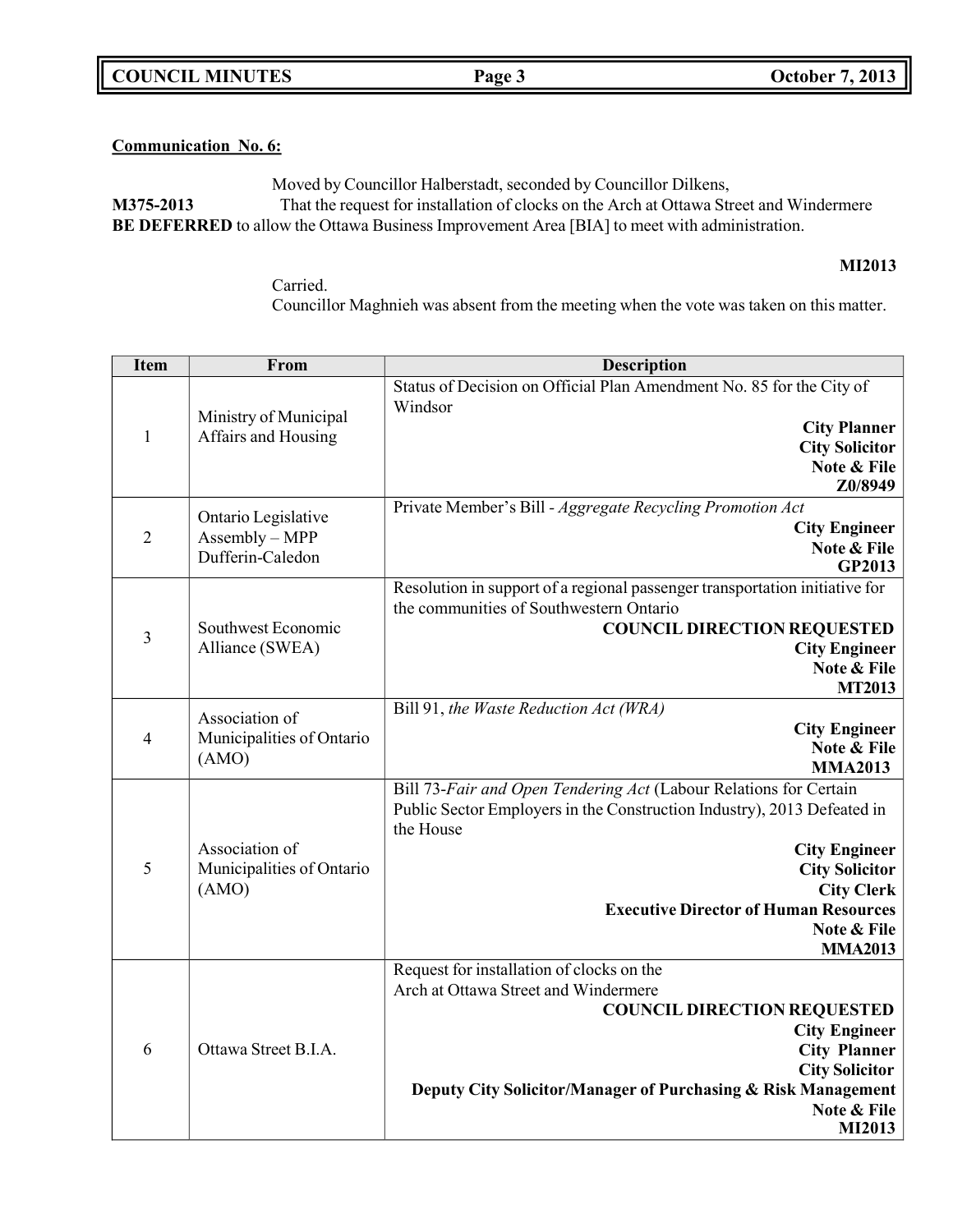## **COUNCIL MINUTES Page 4 October 7, 2013**

|    |                                        | Academie Ste. Cecile Academy of Music Inc. Notice of Arbitration and<br>a Statement of Claim |
|----|----------------------------------------|----------------------------------------------------------------------------------------------|
| 7  | <b>Environment</b> and Land            | <b>City Engineer</b>                                                                         |
|    | Tribunals Ontario -                    | <b>City Solicitor</b>                                                                        |
|    | Ontario Municipal Board                | Note & File                                                                                  |
|    |                                        | ZC2013                                                                                       |
|    |                                        | Council of the Corporation of the Town of Tecumseh will hold a public                        |
|    |                                        | meeting Tuesday, October 22, 2013 at 5:00 p.m. in the Town Municipal                         |
|    |                                        | Office Council Chambers at 917 Lesperance Road to consider proposed                          |
|    |                                        | Plans of Subdivision and Zoning By-law Amendments pursuant to the                            |
| 8  | Town of Tecumseh                       | provisions of the Planning Act, R.S.O. 1990                                                  |
|    |                                        | <b>City Solicitor</b>                                                                        |
|    |                                        | <b>City Planner</b>                                                                          |
|    |                                        | Note & File                                                                                  |
|    |                                        | <b>ZP2013</b>                                                                                |
|    |                                        | Committee of Adjustment/Consent Authority Agenda Record for                                  |
|    |                                        | Wednesday, October 9, 2013, Room 409, 4th Floor, 400 City Hall Square                        |
| 9  | Committee of Adjustment                | East                                                                                         |
|    |                                        | Note & File<br>ZC2013                                                                        |
| 10 | Manager of Development<br>Applications | Zoning Amendment application by Mid-South Land Developments Corp.                            |
|    |                                        | for 4735 Adstoll Ave., 2562 & 2570 Pillette Road. The rezoning of the                        |
|    |                                        | subject property from Green District 1.1 (GD1.1) to Residential District                     |
|    |                                        | (RD2.2) to permit the property to be developed as a residential tour home                    |
|    |                                        | and semi-detached development with consistent zoning.                                        |
|    |                                        | Note & File                                                                                  |
|    |                                        | <b>ZB</b> /11770                                                                             |

Carried.

Councillor Maghnieh was absent from the meeting when the vote was taken on this matter. Councillor Marra discloses an interest and abstains from voting on Communication No. 9.

## **Consent Agenda**

Moved by Councillor Marra, seconded by Councillor Payne,

That the following Consent Agenda and the recommendations contained in the administrative reports **BE APPROVED** as amended:

- Item 1 Western Lake Erie Watersheds Priority Natural Area Registry of Lands
- Item 2 2013 Flu Vaccinations
- Item 4 Windsor Airport Appointment of Accountable Executive
- Item 5 Mackenzie Hall parking Lot, Expression of Interest
- Item 6 Site Plan Approval for DICOSC INC., 2990 Curry Avenue
- Item 8 Ward 7 By-Election Advance Vote Times and Dates and Early Closing of Institutional Voting Stations
- Item 9 Award of Tender 109-13: Stairs Replacement and Concrete Repairs at the Lou Romano Water Reclamation Plant, Little River Pollution Control Plant, and the Pontiac Pump Station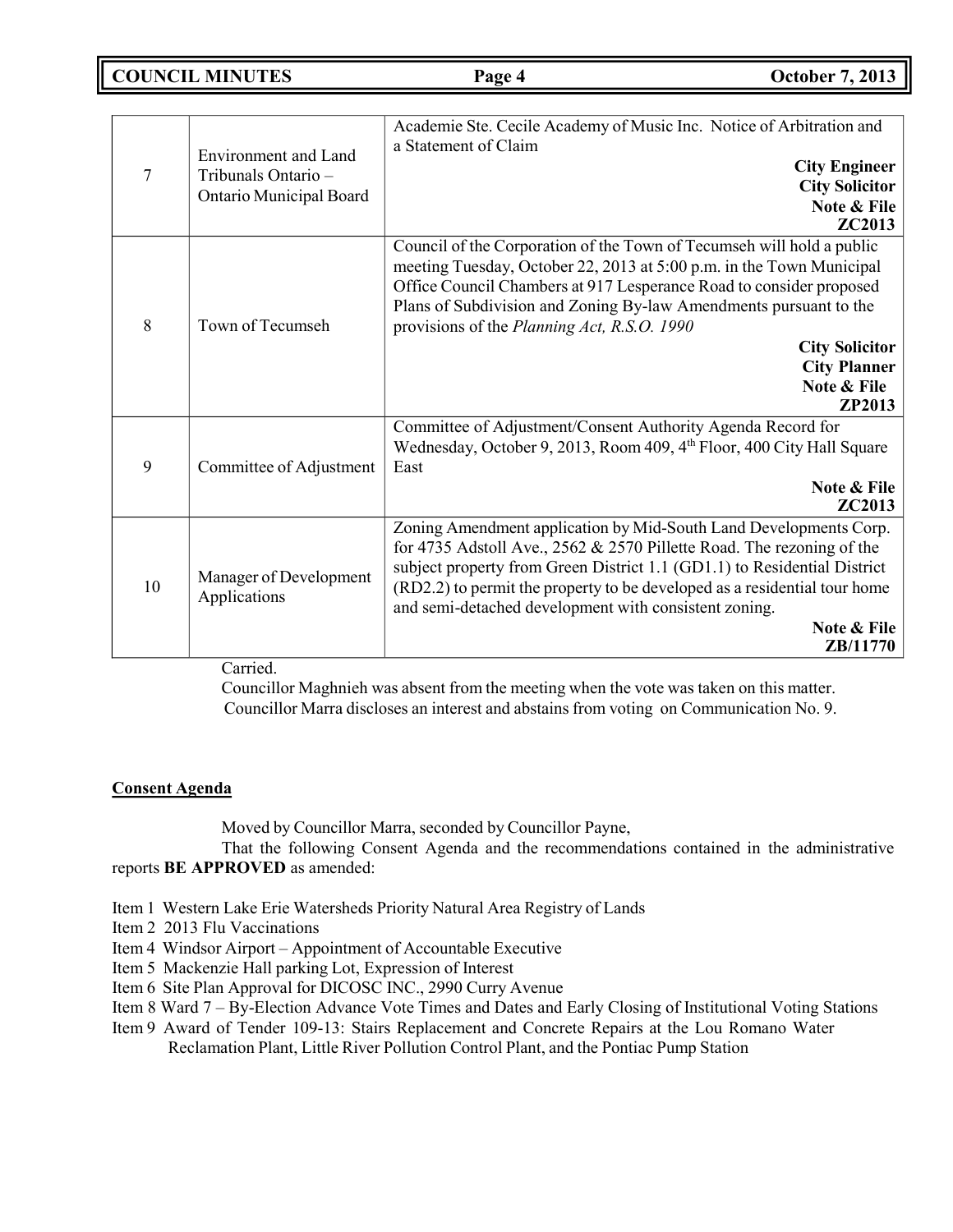**COUNCIL MINUTES Page 5 October 7, 2013**

### **Consent Committee Reports**

| <b>Planning &amp; Economic Development Standing Committee</b> |                |                                                                                                                                                                                                                                    |
|---------------------------------------------------------------|----------------|------------------------------------------------------------------------------------------------------------------------------------------------------------------------------------------------------------------------------------|
| No.                                                           |                | <b>Description</b>                                                                                                                                                                                                                 |
|                                                               | Report No.167  | Request to close the north-south alley between Baby and Peter Streets from<br><b>Tournier to Brock Streets</b>                                                                                                                     |
| 2                                                             | Report No. 168 | Request to close the entire length of the east-west alley between Edward<br>Avenue and Virginia Avenue, south of St. Rose Avenue, abutting the north lot<br>lines of properties known as 915 Edward Avenue and 920 Virginia Avenue |
| 3                                                             | Report No. 169 | Application for Environment Study Grant under the Brownfield Redevelopment<br>Community Improvement Plan by Champion Products Corporation                                                                                          |
| $\overline{4}$                                                | Report No. 172 | Minutes of the Windsor Heritage Committee meeting held July 30, 2013                                                                                                                                                               |
| 5                                                             | Report No. 173 | Semi-Detached Residence, 749 Walker Road<br>Replace Wood Windows                                                                                                                                                                   |
| 6                                                             | Report No. 174 | Knights of Columbus/Auditorium Building, 716 Pelissier & 703-17 Ouellette<br>Avenue – Heritage Designation                                                                                                                         |
| 7                                                             | Report No. 175 | Federal Building / Dominion Public Building / Paul Martin Building, 185<br>Ouellette Avenue – Heritage Designation                                                                                                                 |

Carried.

## **Deferrals and/or Referrals and Withdrawals**

#### **Item 7 – New Alley Closing – Proposed Procedure – Additional Information to Report No. 142 of the Executive Committee and**

## **Report No. 142 of the Executive Committee (Response to CQ24-2012 regarding a Proactive Sale of Alleys Program)**

At the request of Councillor Jones this matter is being referred to the 2014 Budget deliberations.

SAA2013 7

### **Report No. 170 of the Planning & Economic Development Standing Committee** (CQ18-2013 – Options for the re-use of the property at 363 Mill Street – Former Fire Hall No. 6)

At the request of Mayor Francis, this matter is being deferred to allow for a report on a possible re-use of the subject property.

MBA/3558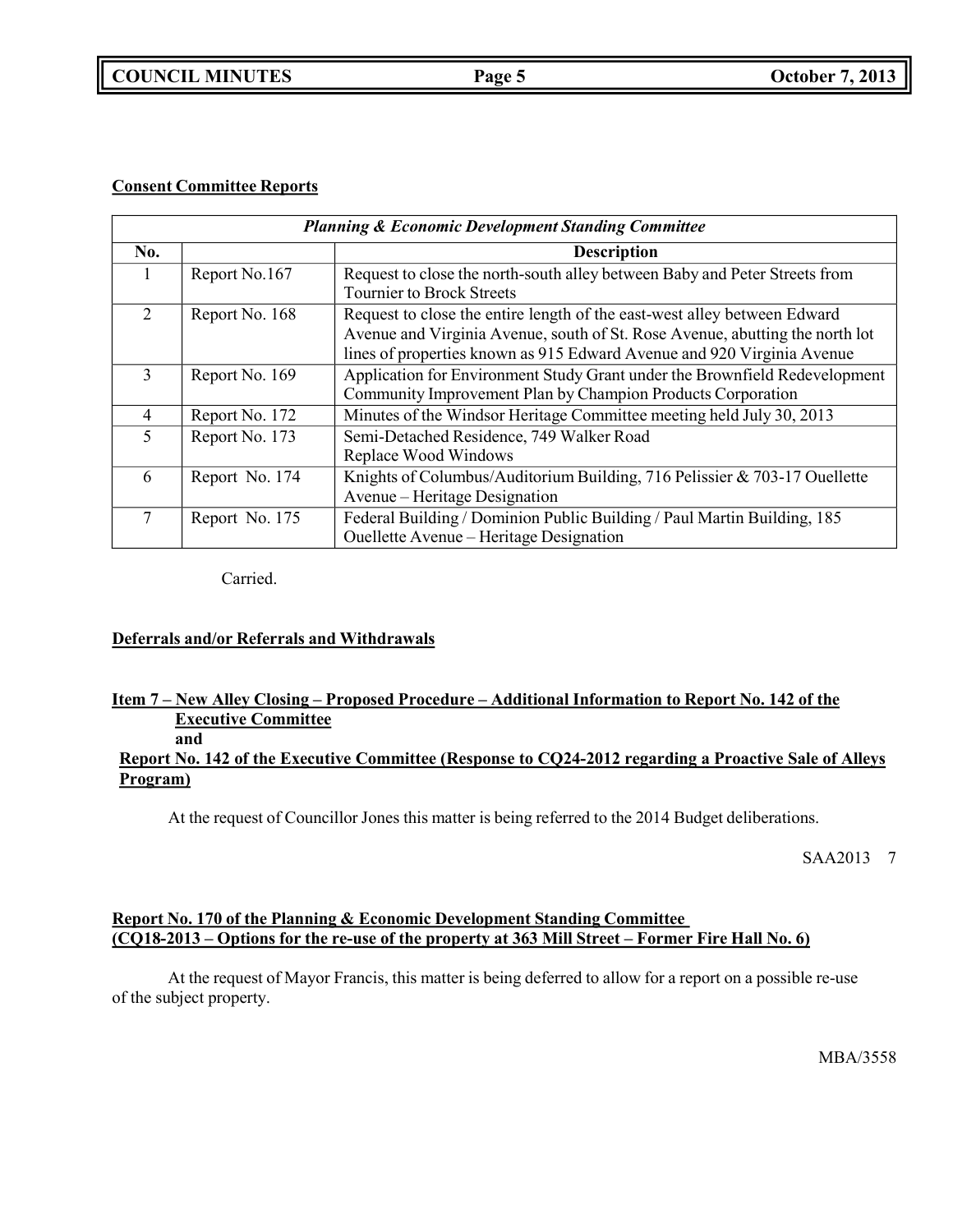### **Presentations & Delegations:**

## **DELEGATIONS**

## **Windsor Regional Culinary Tourism Experience Development Project**

## **Adriano Ciotoli, representing WindsorEats**

Adrian Ciotoli, representing Windsor Eats, appears before Council to provide an overview of "Windsor Eats" and concludes by stating support of the recommendation for Council to approve a contribution of up to \$25,000 (plus HST) plus related expenses to Tourism Windsor-Essex Pelee Island for the "Windsor Regional Culinary Tourism Experience Development Project".

### **Rino Bortolin**

Rino Bortolin appears before Council to express support of the recommendation for Council to approve a contribution of up to \$25,000 (plus HST) plus related expenses to Tourism Windsor-Essex Pelee Island for the "Windsor Regional Culinary Tourism Experience Development Project", stating that this helps weave all other efforts together with a benefit to the entire community as people are looking for unique local experiences.

## **Gordon Orr, Acting CEO, Tourism Essex Pelee Island**

Gordon Orr, Acting CEO, Tourism Essex Pelee Island, appears before Council and is available for questions regarding the Windsor Regional Culinary Tourism Experience Development Project.

### **AT/9992** 3

(For final disposition of this matter, see Clause CR189/**2013** in Schedule "A" attached hereto.)

## **Windsor Express Basketball License Agreement Renewal**

### **Dartis Willis Sr., President/CEO Windsor Express Basketball**

Dartis Willis Sr., President/CEO Windsor Express Basketball, appears before Council to reiterate his request that in terms of the renewal of the Windsor Express Licence agreement at the WFCU Centre, that the following be considered: share 50% of concession revenue; and remove 50% of ticket surcharge, as well as a reduction of game day costs assessed to the team.

Mayor Francis leaves the meeting at 7:05 o'clock p.m. and Councillor Dilkens assumes the Chair.

Mayor Francis returns to the meeting at 7:08 o'clock p.m. and Councillor Dilkens returns to his seat at the Council table.

### **SR/8880** 10

(For final disposition of this matter, see Clause **CR96/2013, CR97/2013, CR98/2013 and CR99/2013** in Schedule "A" attached hereto.)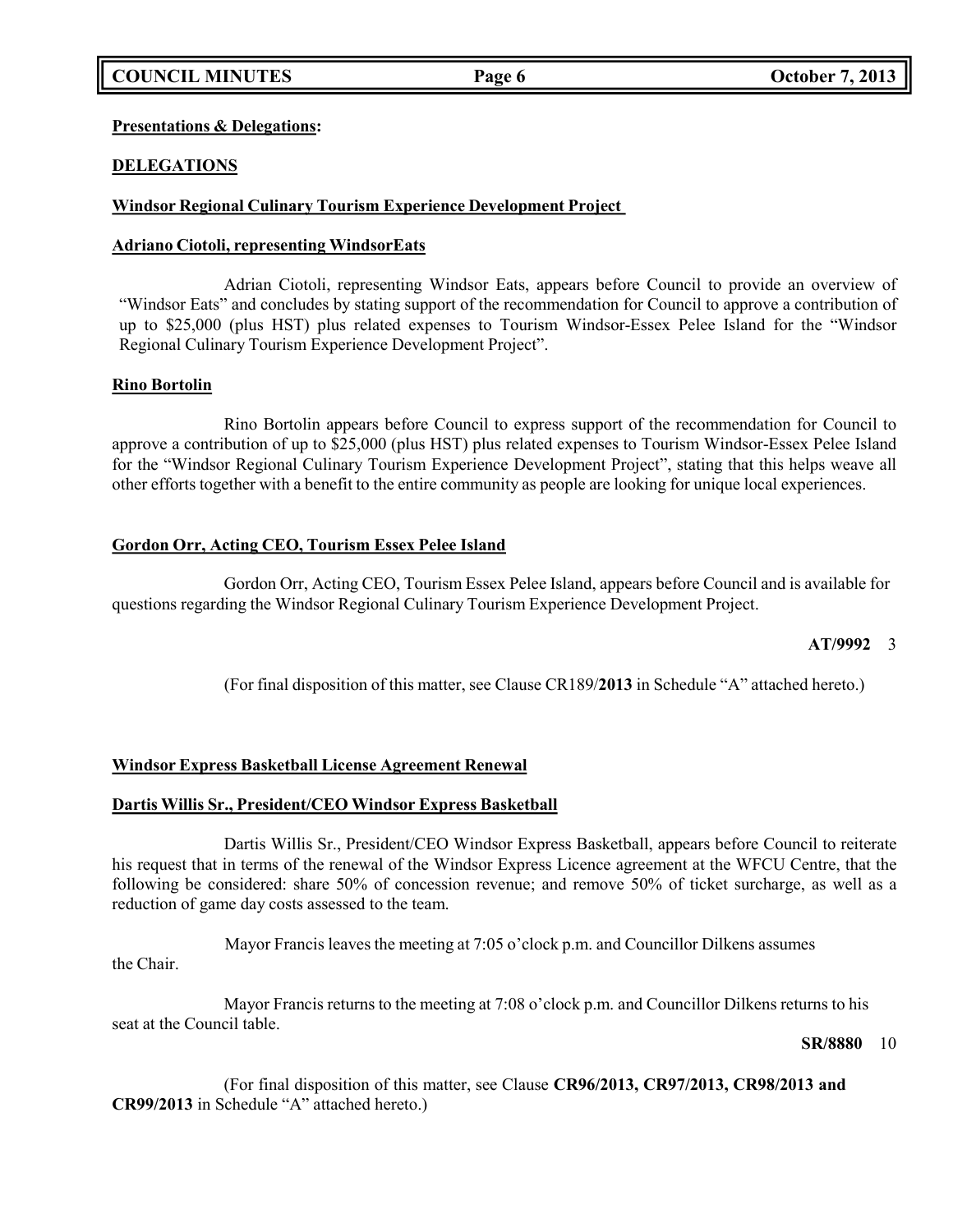## **COUNCIL MINUTES Page 7 October 7, 2013**

## **FINA Diving World Series**

### **Mayor Francis**

Mayor Francis appears before Council to provide an overview of the proposed hosting of the FINA/MIDEA Diving World Series at the Windsor International Aquatic and Training Centre over four years, from 2014 to 2017, including benefits that can be realized, the proposed budget and concludes by providing a summary of offer.

#### **SR/11543** 11

(For final disposition of this matter, see Clause **CR200/2013** in Schedule "A" attached hereto.)

#### **2014 Ontario Summer Games**

#### **Mayor Francis**

Mayor Francis appears before Council to provide an overview of the proposed hosting of the 2014 Ontario Summer Games, including what the responsibilities of the host (Games Organizing Committee) would entail; proposed budgets; and economic assessment.

**SR/11775** 12

(For final disposition of this matter, see Clause **CR201/2013** in Schedule "A" attached hereto.)

### **Regular Business Items (for final disposition of these matters see Schedule "A" attached)**

Report No. 171 of the Planning & Economic Development Standing Committee re: Request to close part of the north/south alleys between Partington Avenue and Josephine Avenue, south of Grove Avenue

### **Consideration of Committee Reports**

Moved by Councillor Dilkens, seconded by Councillor Gignac, **M376-2013** That **Report of the Striking Committee** of its meeting held September 23, 2013 **BE ADOPTED** as presented. Carried.

ACO2013

### **By-laws**

Moved by Councillor Halberstadt, seconded by Councillor Jones, That the following By-laws No. 152-2013 through 160-2013 (inclusive), be introduced and read a first and second time:

- 152-2013 "A BY-LAW TO CLOSE, STOP UP AND CONVEY PART OF THE 4.27 METRE (14 FEET) WIDE EAST/WEST ALLEY EAST OF LLOYD GEORGE BOULEVARD, SOUTH OF TECUMSEH ROAD EAST, CITY OF WINDSOR", authorized by M524-2012, adopted December 3, 2012
- 153-2013 "A BY-LAW TO FURTHER AMEND BY-LAW NUMBER 8600 CITED AS THE "CITY OF WINDSOR ZONING BY-LAW"" authorized by M334-2013, adopted September 9, 2013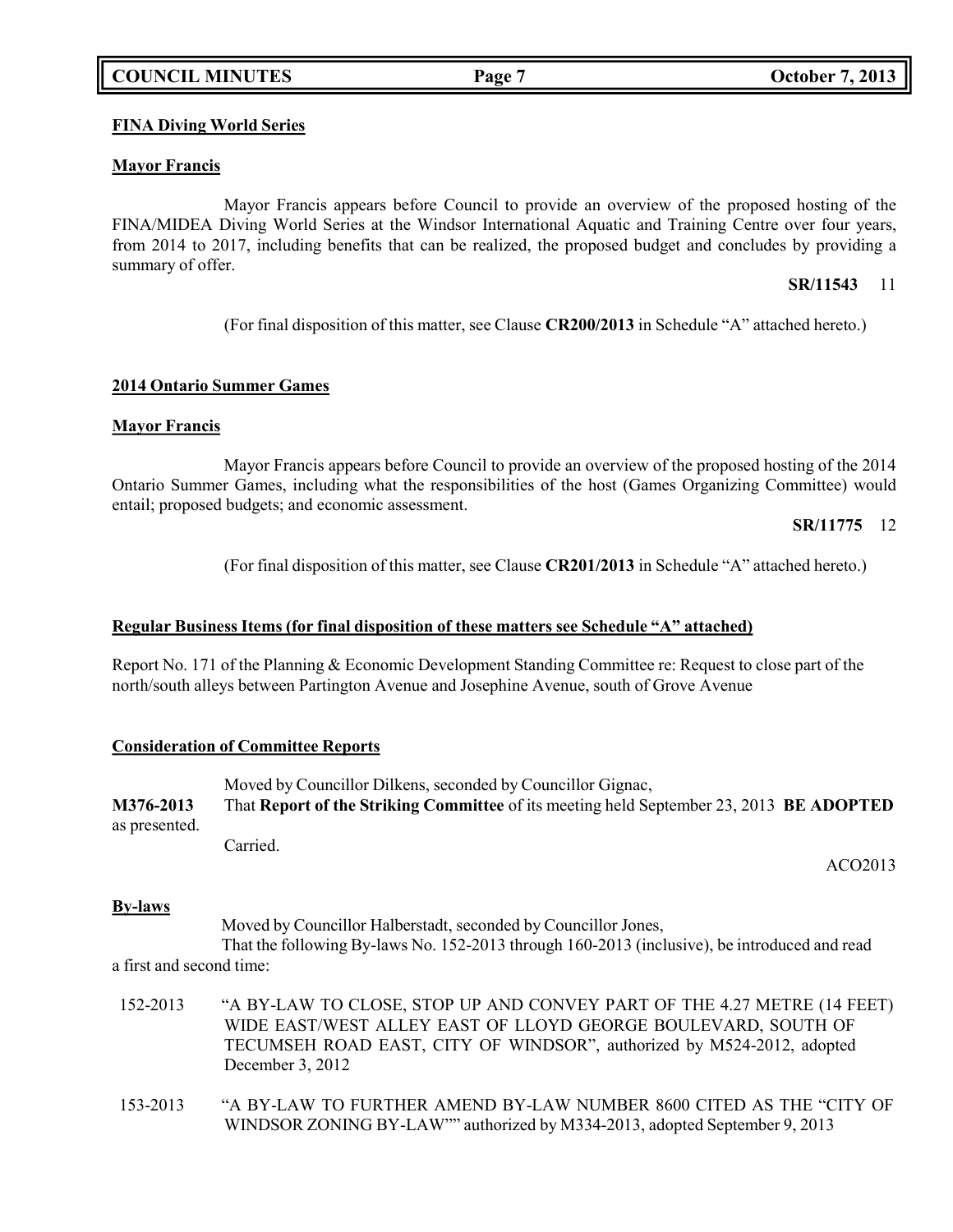|          | <b>COUNCIL MINUTES</b> | Page 8                                                                                                                                                                                                                                                | <b>October 7, 2013</b> |
|----------|------------------------|-------------------------------------------------------------------------------------------------------------------------------------------------------------------------------------------------------------------------------------------------------|------------------------|
| 154-2013 |                        | "A BY-LAW TO FURTHER AMEND BY-LAW NUMBER 8600 CITED AS THE "CITY OF<br>WINDSOR ZONING BYLAW"" authorized by M332-2013, adopted September 9, 2013                                                                                                      |                        |
| 155-2013 |                        | "A BY-LAW TO AUTHORIZE THE CORPORATION OF THE CITY OF WINDSOR TO<br>ENTER INTO EXTENSION AGREEMENTS AND FOR THE CHIEF ADMINISTRATIVE<br>OFFICER AND CLERK TO EXECUTE SUCH AGREEMENTS" authorized by M41-2012 &<br>CR101/2010, adopted, March 22, 2010 |                        |
| 156-2013 |                        | "A BY-LAW TO PROVIDE FOR ADVANCE VOTING IN THE WARD 7 BY-ELECTION TO<br>BE HELD PRIOR TO VOTING DAY" (see item 8)                                                                                                                                     |                        |
|          |                        | 157-2013 "A BY-LAW TO PROVIDE FOR REDUCED HOURS OF VOTING IN INSTITUTIONS AND<br>RETIREMENT HOMES FOR THE WARD 7 BY-ELECTION" (see item 8)                                                                                                            |                        |
| 158-2013 |                        | "A BY-LAW TO FURTHER AMEND BY-LAW NUMBER 8600 CITED AS THE "CITY OF<br>WINDSOR ZONING BY-LAW"" authorized by M272-2013, adopted July 8, 2013                                                                                                          |                        |
| 159-2013 |                        | "A BY-LAW TO FURTHER AMEND BY-LAW NUMBER 8600 CITED AS THE "WINDSOR<br>CORE AREA ZONING BY-LAW"" authorized by By-law 56-2013, adopted April 22, 2013                                                                                                 |                        |
| 160-2013 | 2013                   | "A BY-LAW TO CONFIRM PROCEEDINGS OF THE COUNCIL OF THE CORPORATION<br>OF THE CITY OF WINDSOR AT ITS MEETING HELD ON THE 7 <sup>TH</sup> DAY OF OCTOBER                                                                                                |                        |

Carried.

Moved by Councillor Maghnieh, seconded by Councillor Marra,

That the Committee of the Whole does now rise and report to Council respecting the business items considered by the Committee:

- **1) Communication Items (as amended)**
- **2) Consent Agenda (as amended)**
- **3) Items Deferred**
- **Items Referred**
- **4) Consideration of the Balance of Business Items (see Schedule "A")**
- **5) Committee Reports (as presented)**
- **6) By-laws given first and second readings (as presented)**

Carried.

#### **Notices of Motion**

None presented.

### **Third Reading of By-laws**

Moved by Councillor Payne, seconded by Councillor Sleiman,

That the following By-laws No. 152-2013 through 160-2013 (inclusive), having been read a first and second time be now read a third time and finally passed and that the Mayor and Clerk **BE AUTHORIZED** to sign and seal the same notwithstanding any contrary provision of the Council.

Carried.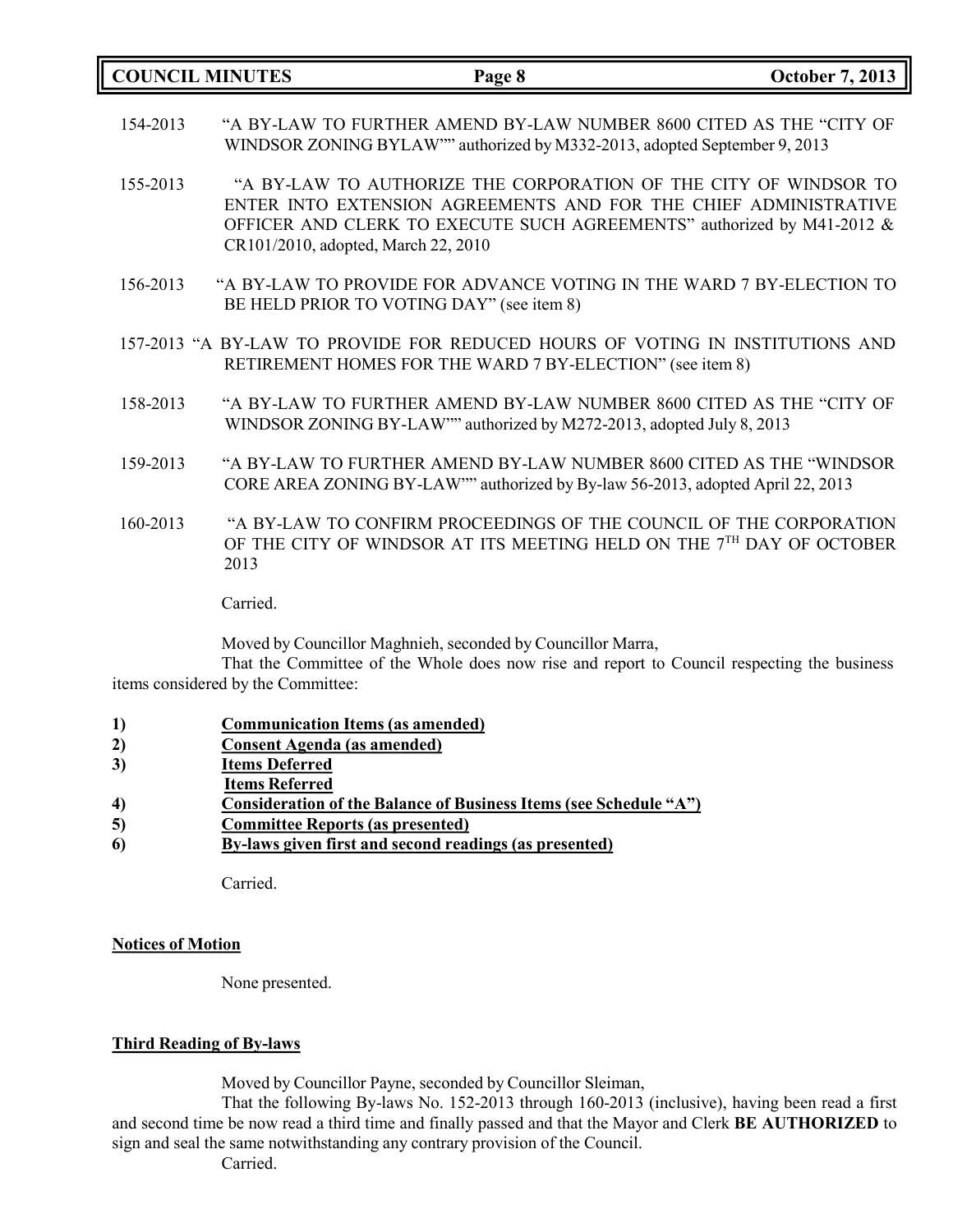### **Petitions**

Moved by Councillor Valentinis, seconded by Councillor Dilkens,

**M377-2013** That the petition presented by Councillor Valentinis from residents, homeowners and tenants of Oak Avenue, Elm Avenue, Wellington Avenue, Crawford Avenue, McKay Avenue and South Cameron Street asking the City of Windsor and the Ministry of the Environment to address the issues of noise, odours, pollution, airborne particles/fragments matter originating from the seven day a week operation of Recyle City located at 1153 Tecumseh Road West **BE RECEIVED** by the Clerk and the Clerk **BE DIRECTED** to forward the petition to the Chief Building Official for the purpose of an examination of the requested works or undertakings; and further that a report **BE PROVIDED** consistent with the direction provided.

Carried.

ACO/11248

### **Council Questions**

Moved by Councillor Gignac, seconded by Councillor Halberstadt, **M378-2013** That the following Council Question by Councillor Gignac **BE APPROVED**, and that Administration **BE DIRECTED** to proceed with the necessary actions to respond to the Council Question in the form of a written report, consistent with Council's instructions, and in accordance with Section 17.1 of the Procedure By-law 98-2011:

#### **CQ31-2013**

Asks for Administration to bring back recommendations for the establishment of a Windsor Sports Council.

Carried.

Moved by Councillor Gignac, seconded by Councillor Halberstadt,

**M379-2013** That the following Council Question by Councillor Valentinis **BE APPROVED**, and that Administration **BE DIRECTED** to proceed with the necessary actions to respond to the Council Question in the form of written report, consistent with Council's instructions, and in accordance with Section 17.1 of the Procedure By-law 98-2011:

### **CQ32-2013**

### **Re: 1153 Tecumseh Road West**

Asks further to the petition received from neighborhood residents re: the above property.

- 1. Is grinding/shredding/pulverizing of wood permitted outdoors as part of a recycling operation
- 2. Can we limit the height of outdoor storage piles of wood (wood chips to what maximum height).

ST2013

Carried.

ST2013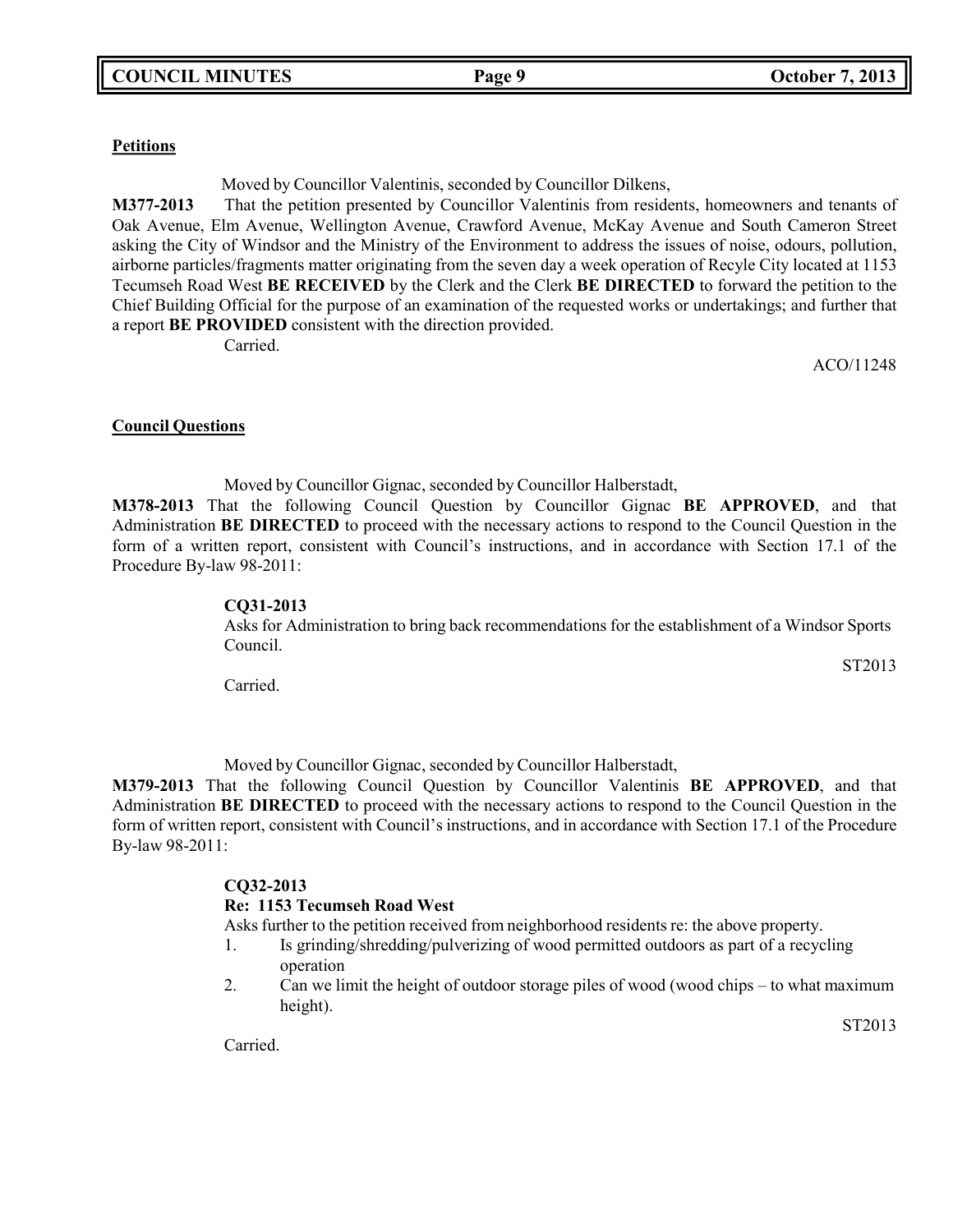## **COUNCIL MINUTES Page 10 October 7, 2013**

## **Adjournment**

of the Mayor. Moved by Councillor Jones, seconded by Councillor Maghnieh, That this Council meeting stand adjourned until the next regular meeting of Council or at the call Carried.

Accordingly, the meeting is adjourned at 10:18 o'clock p.m.

**MAYOR**

**CITY CLERK**

## **THIS IS A DRAFT COPY**

## **DEPUTY CITY CLERK/SENIOR MANAGER OF COUNCIL SERVICES**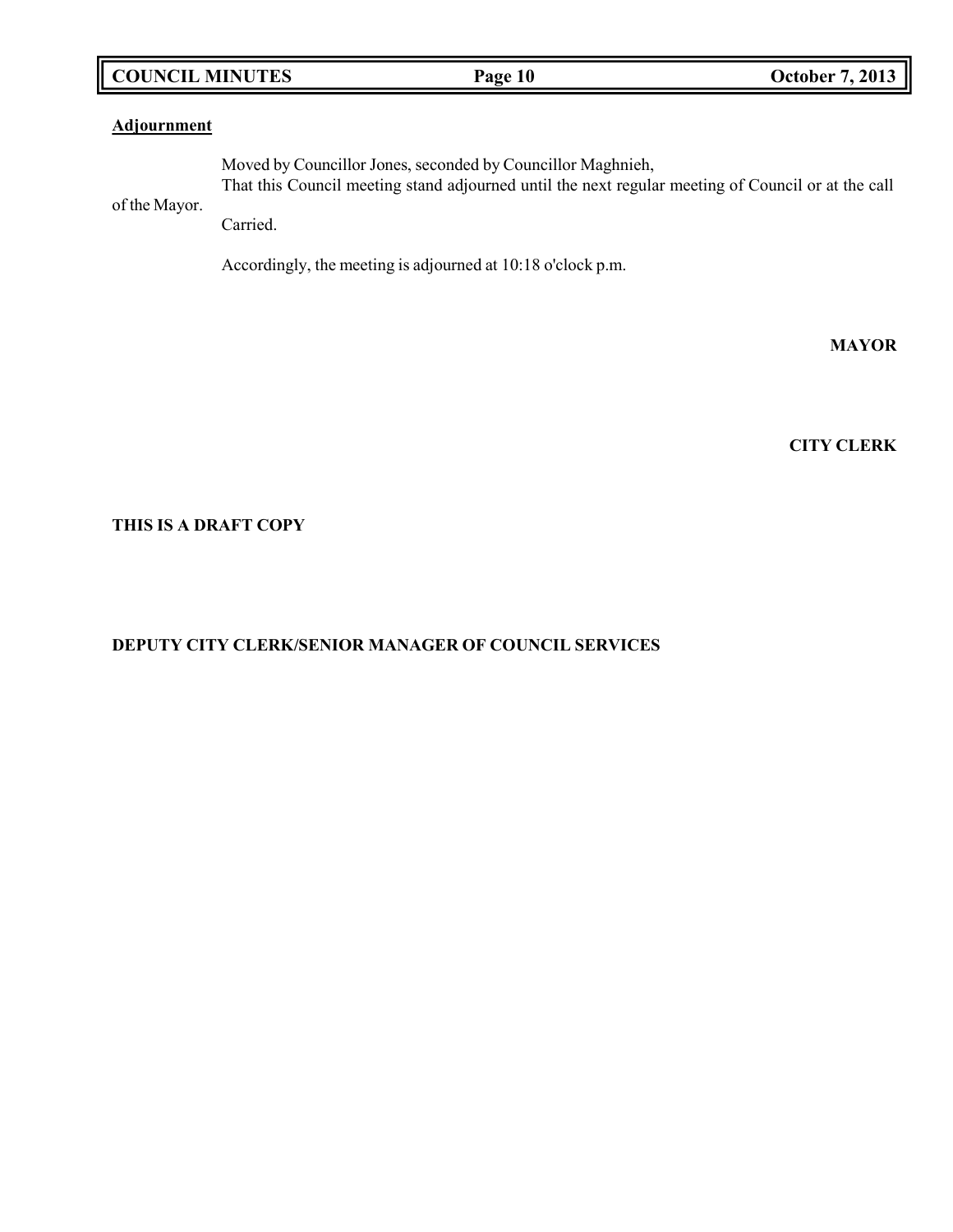# **COUNCIL MINUTES Page 11 October 7, 2013**

Marra Payne

#### CR187/2013

That the City of Windsor **APPROVE**, in principle, the inclusion of the following parks within the Western Lake Erie Watersheds Priority Natural Area Registry of Lands in support of binational collaboration on the Detroit River International Wildlife Refuge: Peche Island, Black Oak Heritage Park, Ojibway Park, Tallgrass Prairie Heritage Park, Spring Garden Natural Area and Oakwood Park.

That the Chief Administrative Officer and the City Clerk **BE AUTHORIZED** to sign the required registry agreement, approved as to technical content by the Executive Director of Parks and Facilities and form by the City Solicitor or designate.

Carried.

Report Number **16586 EI2013 C1**

Marra Payne

#### CR188/2013

That the Administrative report from the Human Resources Department on the 2013 Flu Vaccinations to be made available for City Employees **BE RECEIVED**; and further

That the Chief Administrative Officer and City Clerk **EXECUTE A CONTRACT** with the Tecumseh Urgent Care Clinic to administer the 2013 Flu Vaccinations, satisfactory in legal form to the City Solicitor, including satisfactory insurance coverage, and in technical content to the Executive Director of Human Resources.

Carried.

Report Number **16738 AS/11208 C2**

Dilkens Valentinis

CR189/2013

That City Council **APPROVE** a contribution of up to \$25,000 (plus HST) plus related expenses to Tourism Windsor-Essex Pelee Island for the Windsor Regional Culinary Tourism Experience Development Project, and

That this contribution **BE EXPENDED** from the event bids funding approved by Budget Resolution B14/2013.

Carried.

Report Number **16755 AT/9992 3**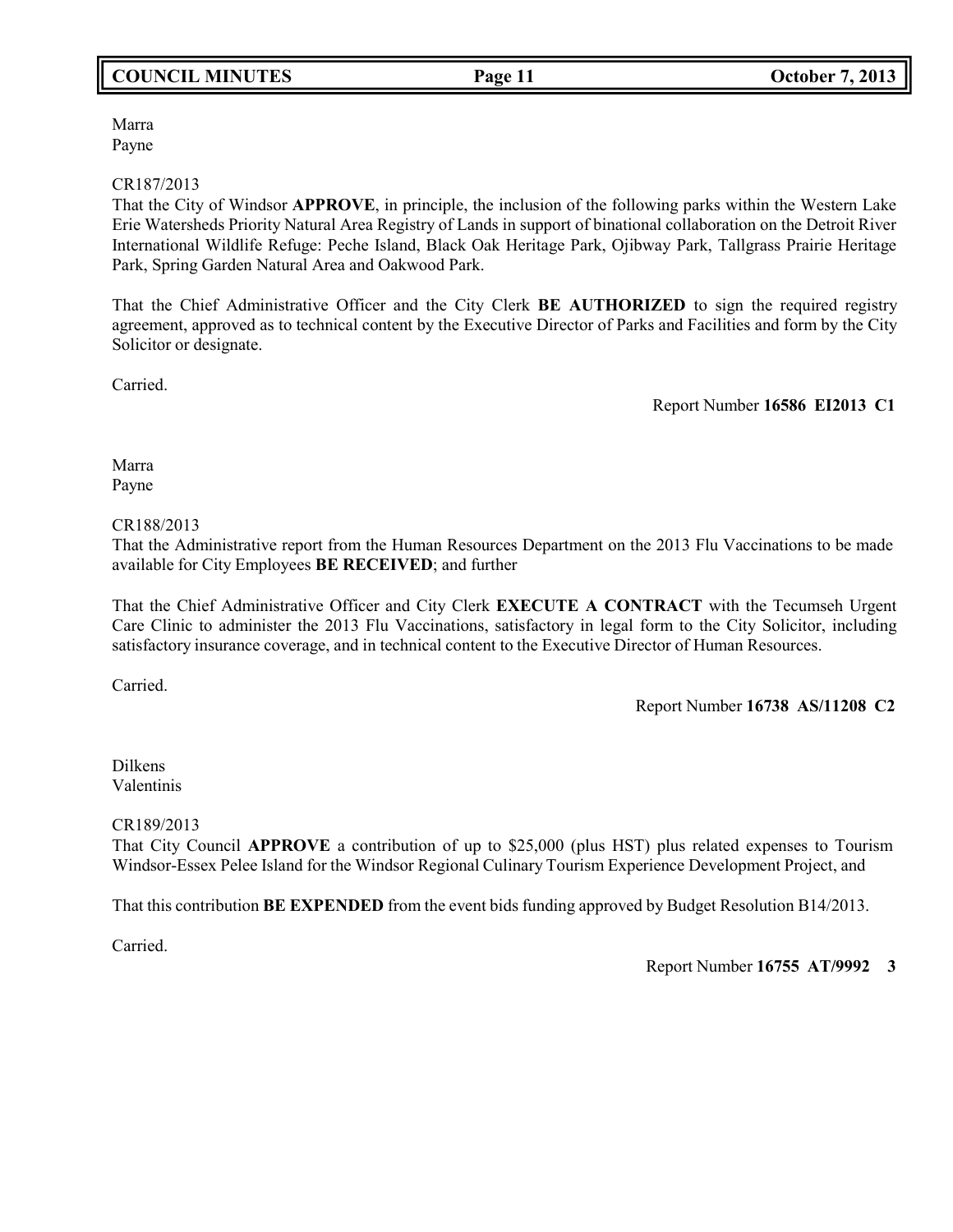## Marra Payne

## CR190/2013

That in accordance with the provisions of s.106.02 of the Canadian Aviation Regulations Council **APPOINT** Eddie Francis as the Accountable Executive for Windsor Airport, that the Minister of Transport **BE PROVIDED** with the name of the Accountable Executive together with the Accountable Executive's signed statement accepting the responsibilities of the position; and THAT the City Solicitor **BE DIRECTED** to prepare the required by-law which is to include a provision to save harmless and indemnify the Accountable Executive from any actions, losses or claims that may be brought against them as a result of performing the duties of Accountable Executive, and that By-law 162-2008 which appointed the Chief Administrative Officer as the Accountable Executive **BE REPEALED**.

Carried.

Report Number **16753 APM/9795 C4**

### Marra Payne

### CR191/2013

- I. That **APPROVAL BE GIVEN** to Administration to provide a written expression of interest to Infrastructure Ontario for the acquisition of all or a portion of the former "Jail" property at 378 Brock Street; and
- II. That Administration **BE DIRECTED** to report back to Council the results of the discussions with Infrastructure Ontario.

Carried.

Report Number **16758 APM2013 C5**

Marra Payne

CR192/2013

- I That the Site Plan Approval Officer recommends approval of the application by **DICOSC INC. (File No.: SPC-014/13)** permitting development in accordance with Appendix A (Site Plan, Map No. SPC-014/13 – 1).
- II That the Site Plan Approval Officer recommends that the owner **ENTER INTO** a site plan control agreement with the Corporation, providing for the following:
	- i. Basic Provisions
	- ii. General Provisions
	- iii. Special Provisions prior to construction permit issuance:
		- 1. Bonding:

| Landscaping                    | \$7,500          |
|--------------------------------|------------------|
| Lighting                       | $\frac{\$}{500}$ |
| Sidewalk (cash in lieu option) | \$2,880          |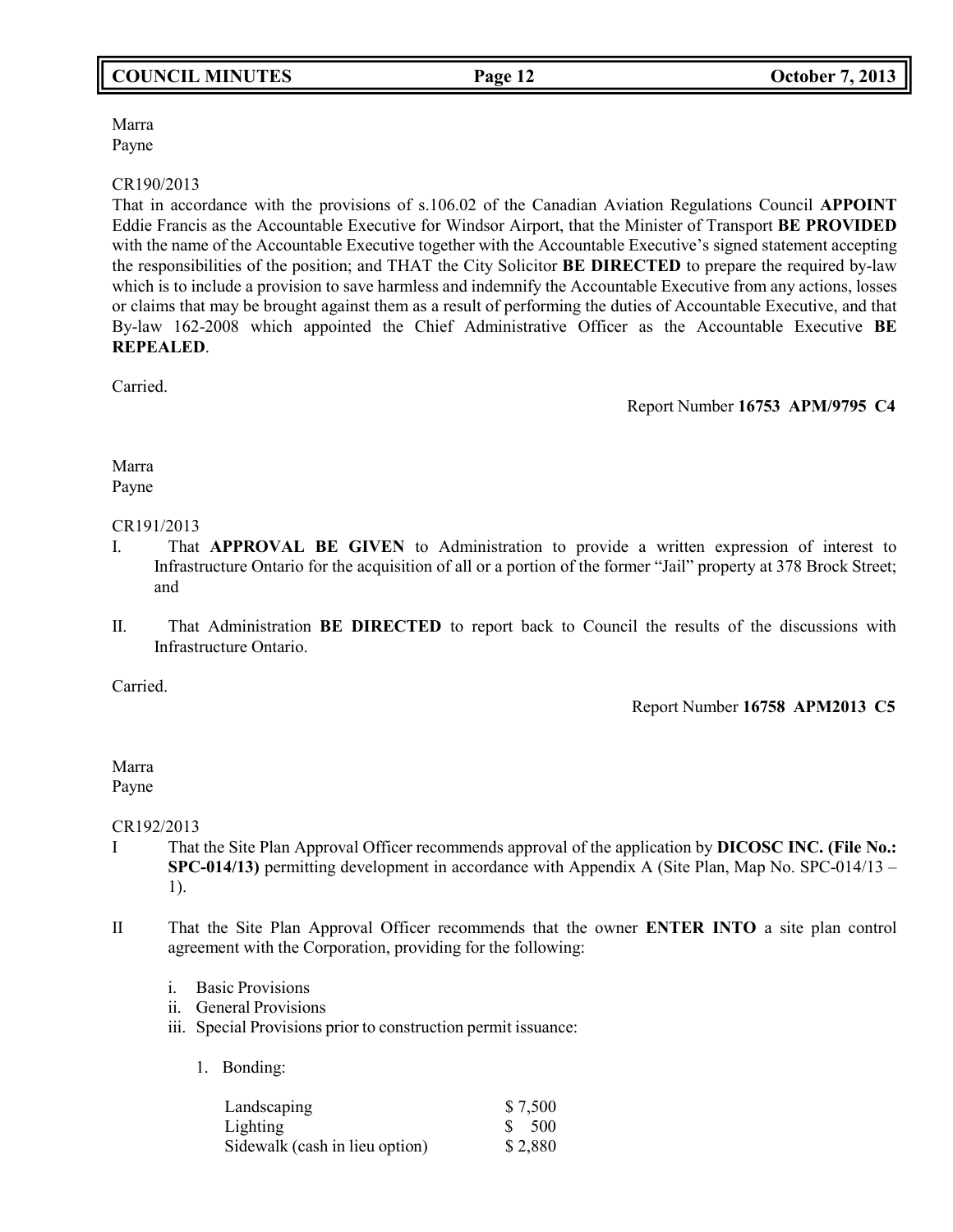# **COUNCIL MINUTES Page 13 October 7, 2013**

Streetlight (cash in lieu option) \$ 2,000

Total \$12,880

III General Provision (G7-[1]) to be deleted.

V That in accordance with By-law 11275, the City Planner **BE AUTHORIZED** to approve any future changes to the approved site plan and building elevations.

Carried.

Report Number **16756 ZS/11718 C6**

Appendices Map No. SPC-014/13 – 1

Jones Marra

### CR193/2013

That the report of the City Engineer dated August 20, 2013 entitled "New Alley Closing – Proposed Procedures – Additional Information to Report No. 142 of the Executive Committee and Report No. 142 of the Executive Committee regarding "Response to CQ24-2012 (Regarding a Proactive Sale of Alleys Program) **BE DEFERRED** to the 2014 budget deliberation session.

Carried.

Councillor Halberstadt discloses an interest and abstains from voting on this matter.

Report Number **16713 SAA2013 7**

#### Marra Payne

### CR194/2013

I That Council **APPROVE** the two advance vote days Saturday, November 23, 2013 and Monday November 25, 2013 as per S*ection 43* of the *Municipal Elections Act*, for the purpose of the 2013 Ward 7 By-Election; and

That council **APPROVE** advance voting hours to be between the hours of 10:00 o'clock a.m. and 8:00 o'clock p.m. at the advance voting locations, as listed in **Figure 1,** for the 2013 Ward 7 By-Election as per S*ection 43* of the *Municipal Elections Act*, and

That By-law No. 156-2013 **BE APPROVED** for the purpose of establishing advance voting dates and times for the purpose of the 2013 Ward 7 By-Election; and

II That Council **APPROVE** the institutional voting stations listed in **Figure 2** to be open between the hours of 10:00 o'clock a.m. and 4:00 o'clock p.m. on Voting Day, Monday, December 9, 2013 for the purpose of the 2013 Ward 7 By-Election and further that By-Law No. 157-2013 **BE APPROVED** for this purpose.

Carried.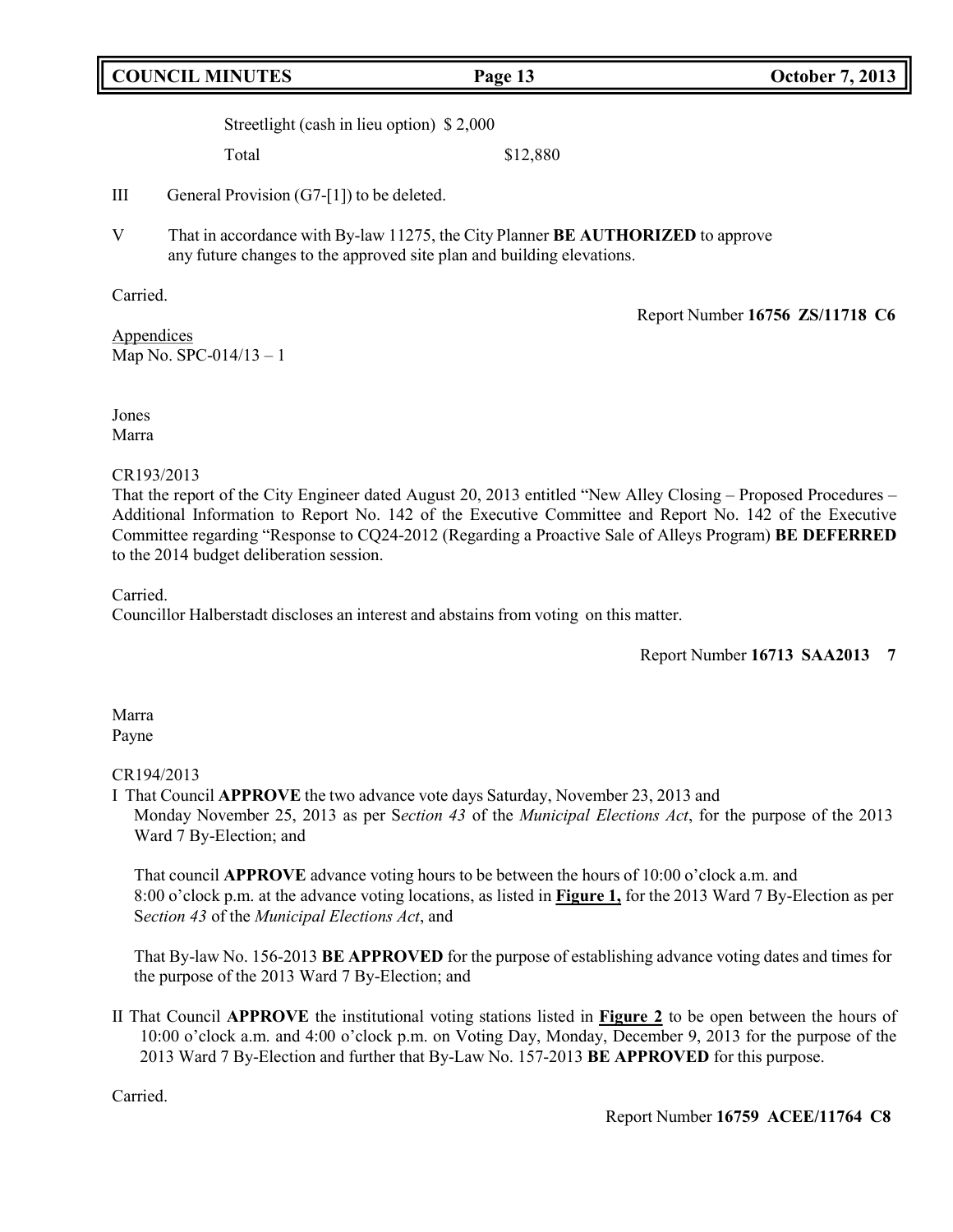# **COUNCIL MINUTES Page 14 October 7, 2013**

Marra Payne

#### CR195/2013

**THAT** the following tender, received in response to Request for Tender (RFT) 109-13: Stairs Replacement and Concrete Repairs at the Lou Romano Water Reclamation Plant (LRWRP), Little River Pollution Control Plant (LRPCP), and the Pontiac Pump Station **BE ACCEPTED**:

| TENDERER:            | Vince Ferro Construction Ltd.                                                                                                |
|----------------------|------------------------------------------------------------------------------------------------------------------------------|
| TENDERED PRICE:      | $$266,946.00$ (plus H.S.T.)                                                                                                  |
| APPLICABLE ACCOUNTS: | 001 2570 1790 02942 0174201 (LRWRP),<br>001 2570 1790 02942 0174301 (LRPCP),<br>001 2570 1790 02942 0174124 (Pump Stations), |

And

**THAT** the Chief Administrative Officer and City Clerk **BE AUTHORIZED** to sign a contract with this tenderer satisfactory in form to the City Solicitor, in financial content to the City Treasurer, and in technical content to the City Engineer.

Carried.

Report Number **16443 SW/11768 C9**

Marra Maghnieh,

### CR196/2013

That with regards to the Windsor Express Basketball Licence Agreement Renewal as outlined in the report of the Executive Director of Recreation and Culture dated August 14, 2013, that Administration **BE DIRECTED** to reduce the maximum Game Day Fee by \$500, to a maximum of \$4,030.

Carried.

Councillors Gignac, Payne and Dilkens voting nay.

Report Number **16704 SR/8880 10**

Marra Maghnieh,

### CR197/2013

That with regards to the Windsor Express Basketball Licence Agreement Renewal as outlined in the report of the Executive Director of Recreation and Culture dated August 14, 2013, that Administration **BE DIRECTED** to eliminate the ticket surcharge on complimentary tickets.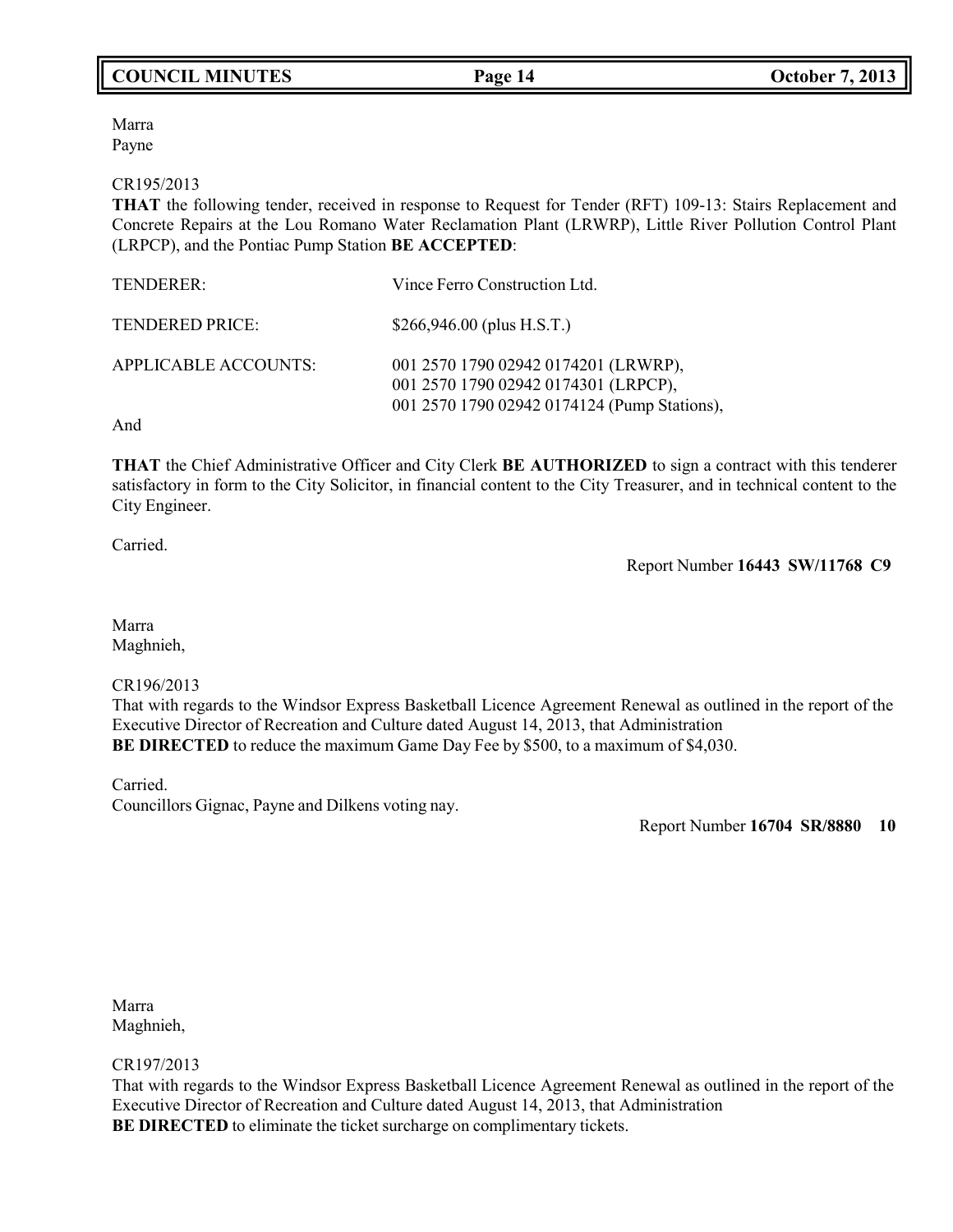# **COUNCIL MINUTES Page 15 October 7, 2013**

## Carried.

Report Number **16704 SR/8880 10**

Marra Dilkens

## CR198/2013

That with regards to the Windsor Express Basketball Licence Agreement Renewal as outlined in the report of the Executive Director of Recreation and Culture dated August 14, 2013, that Administration **BE DIRECTED** to implement the sharing of 50% of concessions revenue.

Carried.

Councillors Gignac, Valentinis and Payne voting nay.

Report Number **16704 SR/8880 10**

Marra Halberstadt

### CR199/2013

**THAT** the request of Windsor Express Basketball Inc. (Ontario Corporation Number 002333069), a team of the National Basketball League of Canada, to renew their license agreement for the use of the WFCU Centre for the upcoming seasons **BE APPROVED** under the following general terms and conditions; and further,

**THAT** the Chief Administrative Officer and City Clerk **BE AUTHORIZED** to execute and sign the agreement, satisfactory in technical content to the Executive Director of Recreation and Culture, in financial content to the Chief Financial Officer and City Treasurer, and in form to the City Solicitor.

### **Terms and Conditions:**

- a) Term One year period from October 1, 2013 to September 30, 2014 with an option for two one-year renewals.
- b) Fees To cover all direct costs up to a maximum of \$4,530/game which would include, but not be limited to conversion cost, event staff, bowl/floor rental, two dressing rooms, sports medic and game day box office staff. Additional services may be selected at the applicable rates including credit card service, VIP Parking and security services.
- c) Scheduling the Team will have access to 20 home game dates to be confirmed by no later than July  $31<sup>st</sup>$ for the upcoming season. The City reserves the right to request a change of up to 2 games per season for major events.
- d) ticket surcharge a surcharge in the amount of \$1 per ticket will be provided to the City (does not apply to complimentary tickets).
- e) Sponsorship and Advertising the Team will be responsible for securing its own sponsorship and advertising and must comply with existing agreements in place at the WFCU Centre.
- f) Office Space and Practices the Team will arrange for its own office space and practice time and location outside of this agreement.
- g) Insurance The team will provide liability insurance (at its own cost) in the minimum amount of \$5,000,000.00 with other specific terms satisfactory to the Manager of Purchasing and Risk Management and the City Solicitor.
- h) Box Office Services the City will provide box office services and will retain convenience fees. The net proceeds from all ticket sales will flow directly to the Windsor Express team.
- i) Equipment the City will provide the flooring required to host basketball games for the season, as well as access to the general west end score clock, house PA system, and media suite. The Team will provide the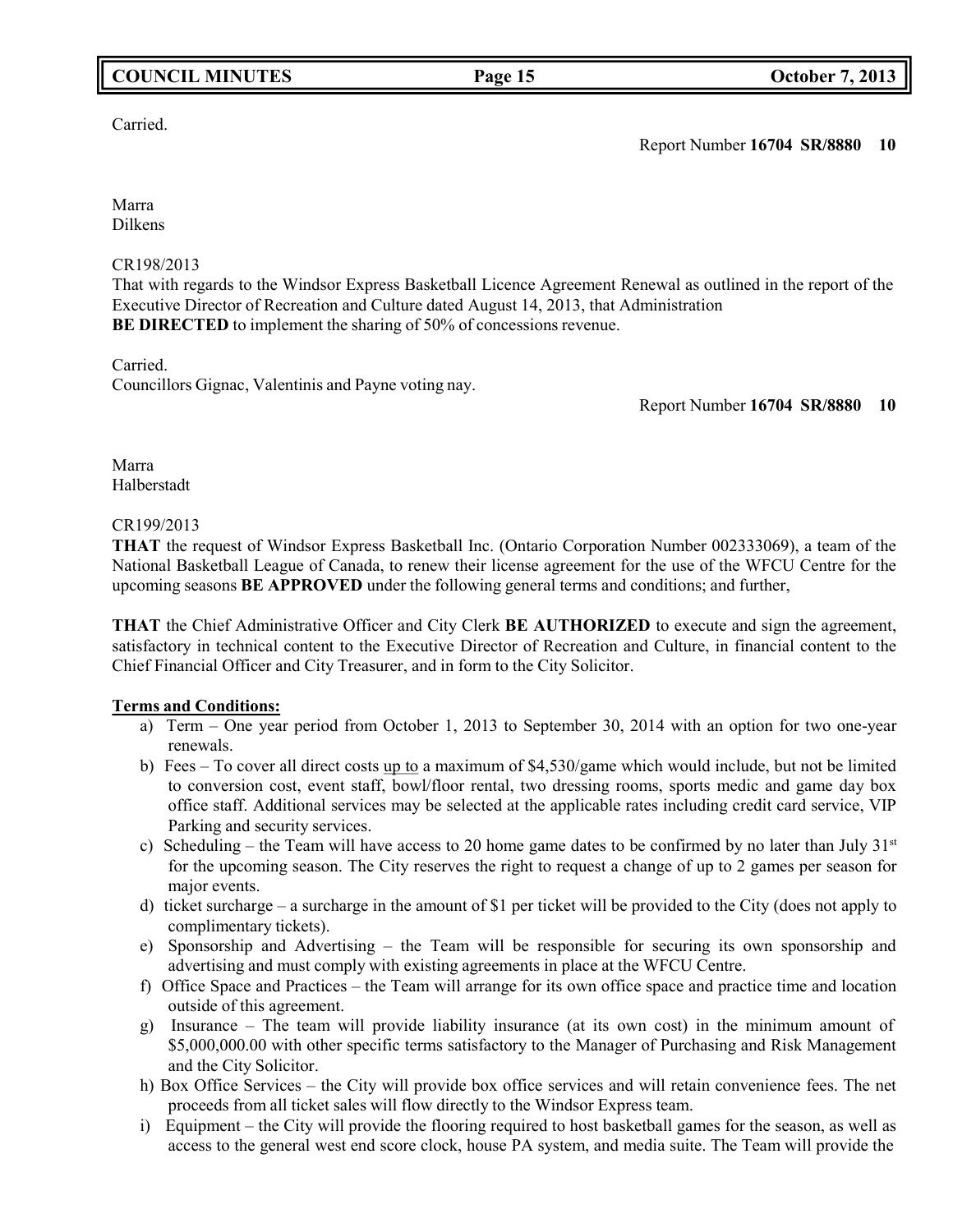basketball standards, backboards and nets. The Team is responsible for arranging for the use of additional scoreboards (i.e. Jumbotron) and shot clocks at its own expense.

- j) Staffing The City will provide staffing for the set up and cleaning of the facility. The Team will provide staffing required for team medical services, officials, game day promotions and security as required.
- k) Parking Eight (8) spaces at the back of house will be provided on game days only.
- l) Suites the City has the right to rent suites consistent with current agreements relating to suite licensing. The team retains the ticket revenue from each suite.
- m) The team will be allocated one (1) suite on game days for their use.

## Carried.

Councillor Jones was absent from the meeting when the vote was taken on this matter.

Report Number **16704 SR/8880 10**

Dilkens Jones

## CR200/2013

That Council **APPROVE** hosting of the FINA/MIDEA Diving World Series at the Windsor International Aquatic and Training Centre over four years, from 2014 to 2017; and

That the Chief Administrative Officer and City Clerk **BE AUTHORIZED** to co-sign the host agreement for the FINA Diving World Series with Diving/Plongeon Canada, satisfactory in form to the City Solicitor, in financial content to the City Treasurer, and in technical content to the Mayor's Office; and

That City Council contribute the following amounts (both cash and value-in-kind) towards the event in each of the calendar years:

- 2014: \$350,800 (both cash and value-in-kind)
- 2015: \$224,800 (both cash and value-in-kind)
- 2016: \$224,800 (both cash and value-in-kind)
- $\bullet$  2017: \$224,800 (both cash and value-in-kind)

That a FINA/MIDEA Diving World Series Organizing Committee **BE ESTABLISHED** in accordance with the guidelines of FINA and Diving/Plongeon Canada.

Carried. Councillor Marra voting nay.

Report Number **16767 SR/11543 11**

Sleiman Valentinis

CR201/2013

That the report of the Mayor dated October 4, 2013 entitled "2014 Ontario Summer Games" **BE RECEIVED**; and further,

That Council **APPROVE** hosting of the 2014 Ontario Summer Games the award by Sports Alliance of Ontario to the City of Windsor for hosting the 2014 Ontario Summer Games, subject to an agreement being formed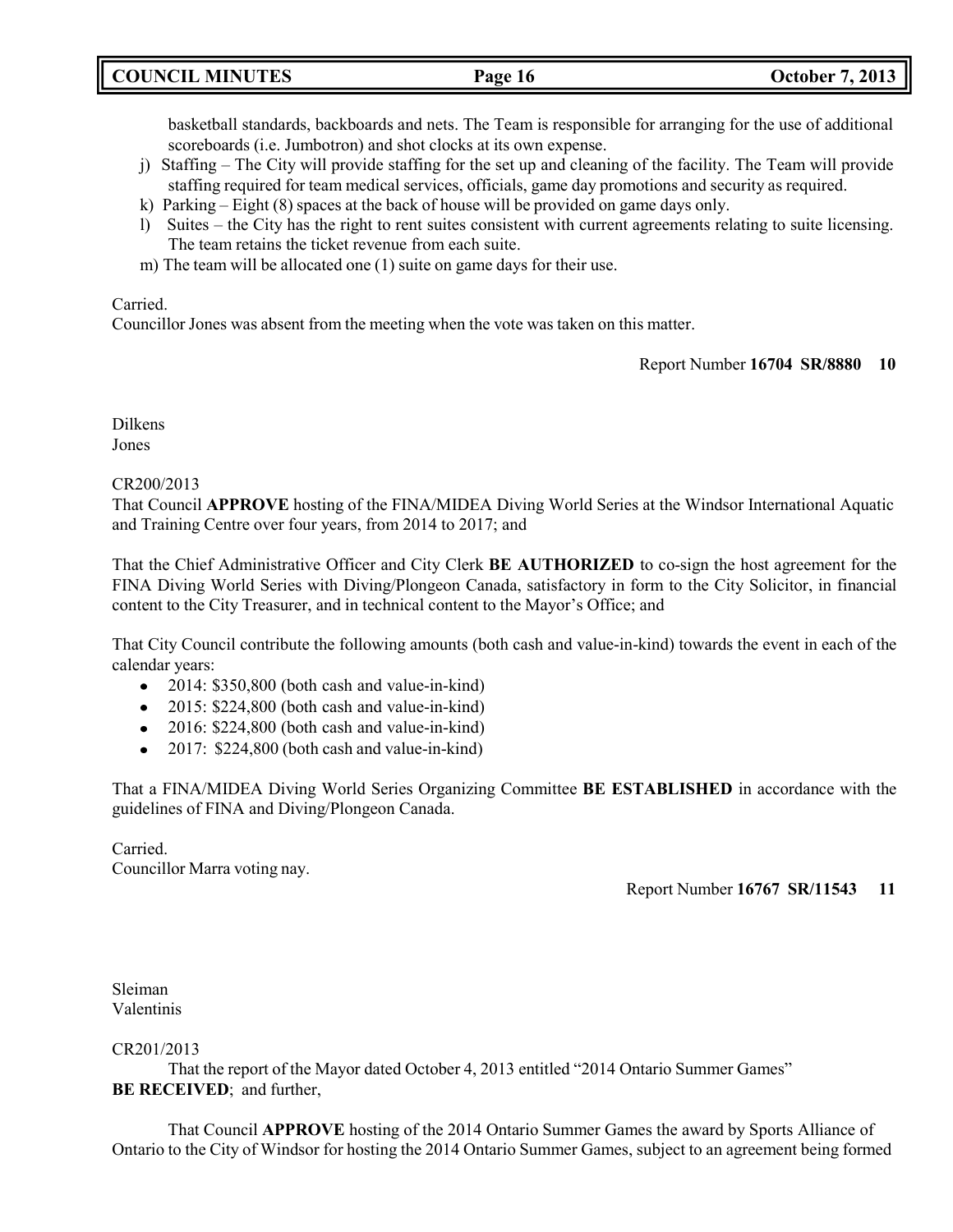## **COUNCIL MINUTES Page 17 October 7, 2013**

in principle to proceed and subject to the Mayor meeting with the Sport Alliance of Ontario and refining the budget with upset limits as presented in the report; and

That the Chief Administrative Officer and City Clerk **BE AUTHORIZED** to sign the host agreement for the 2014 Ontario Summer Games satisfactory in form to the City Solicitor, in financial content to the City Treasurer, and in technical content to the Mayor's Office; and

That a 2014 Ontario Summer Games Organizing Committee **BE ESTABLISHED** in accordance with the guidelines of the Sport Alliance of Ontario.

Carried

At the request of Councillor Dilkens a **recorded vote** is taken:

#### **RESULTS OF RECORDED VOTE:**

|         | In Favour   Councillors Gignac, Sleiman, Payne, Maghnieh, Valentinis, Jones, Dilkens and Mayor Francis |
|---------|--------------------------------------------------------------------------------------------------------|
|         | Opposed Councillors Halberstadt and Marra                                                              |
| Abstain | $\blacksquare$ None                                                                                    |
| Absent  | $\mathbb{N}$ one                                                                                       |

#### Report Number **16768 SR/11775 12**

### **STANDING COMMITTEE RESOLUTIONS**

### **Report No. 142 of the Executive Committee of Council**

**Clerk's Note**: See **CR193/2013 – Item 7**

Report Number 16605 SW2013

Moved by Councillor Marra, seconded by Councillor Payne,

**M364-2013** That **Report No. 167 of the Planning & Economic Development Standing Committee** of its meeting held September 16, 2013 regarding "Request to close the north-south alley between Baby and Peter Streets from Tournier to Brock Streets" **BE ADOPTED** as presented.

Carried.

Report Number 16717 SAA2013

APPENDICES Drawing No. CC-1644

Moved by Councillor Marra, seconded by Councillor Payne,

**M365-2013** That **Report No. 168 of the Planning & Economic Development Standing Committee** of its meeting held September 16, 2013 regarding "Request to close the entire length of the east-west alley between Edward Avenue and Virginia Avenue, south of St. Rose Avenue, abutting the north lot lines of the properties known as 915 Edward Avenue and 920 Virginia Avenue" **BE ADOPTED** as presented.

Carried.

APPENDICES

Report Number 16716 SAA2013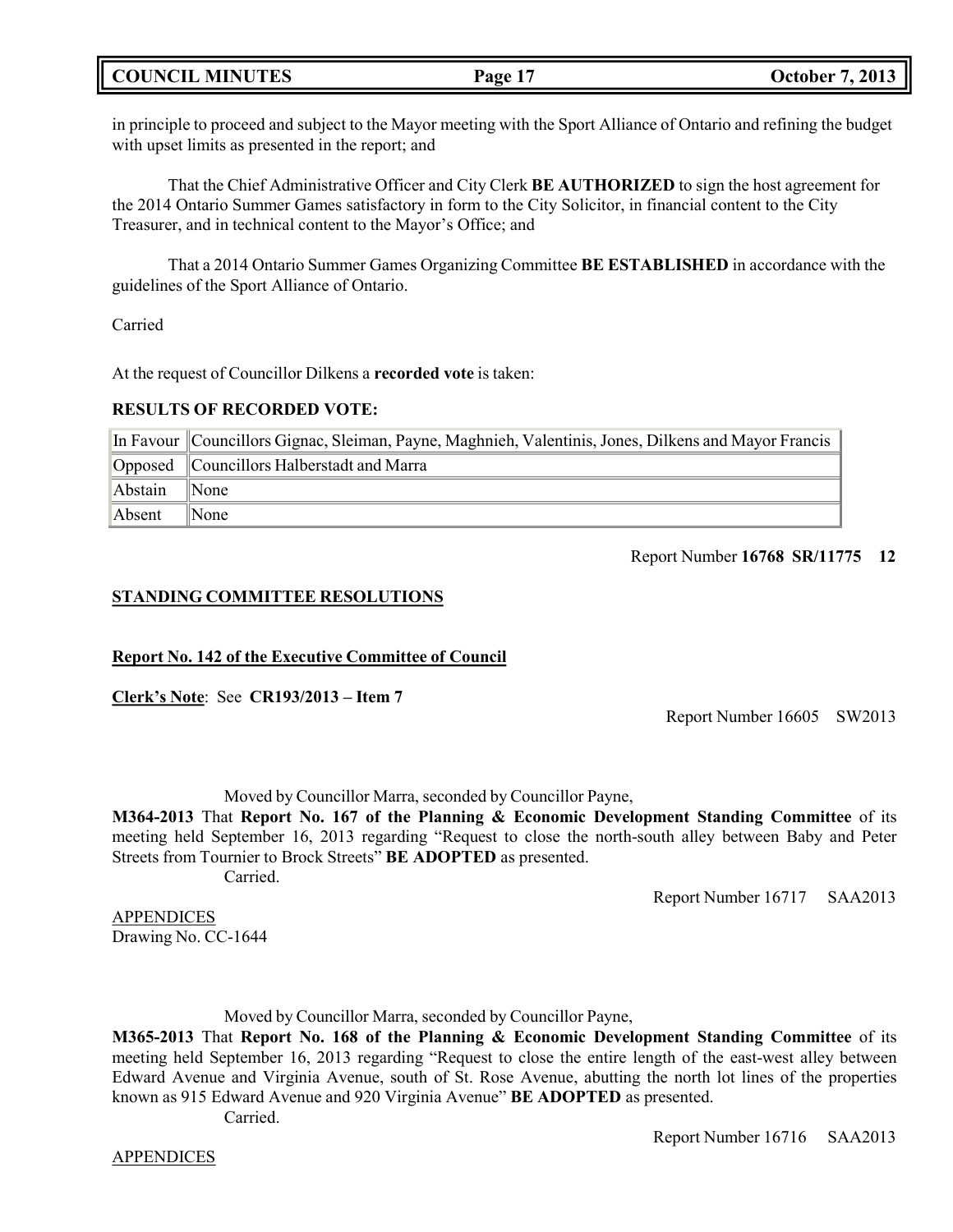**COUNCIL MINUTES Page 18 October 7, 2013**

Drawing No. CC-1643

Moved by Councillor Marra, seconded by Councillor Payne,

**M366-2013** That **Report No. 169 of the Planning & Economic Development Standing Committee** of its meeting held September 16, 2013 regarding "Application for Environment Study Grant under the Brownfield Redevelopment Community Improvement Plan by Champion Products Corporation" **BE ADOPTED** as presented.

Carried.

Report Number 16725 Z/8955

Moved by Councillor Jones, seconded by Councillor Sleiman,

**M367-2013** That **Report No. 170 of the Planning & Economic Development Standing Committee** of its meeting held September 16, 2013 regarding "CQ18-2013 - Options for the re-use of the property at 363 Mill Street-Former Fire Hall No. 6" **BE DEFERRED** to allow for a report on a possible re-use of the subject property at 363 Mill Street-Former Fire Hall No. 6.

Carried.

Report Number 16684 MBA/3558

Moved by Councillor Jones, seconded by Councillor Sleiman,

**M368-2013** That **Report No. 171 of the Planning & Economic Development Standing Committee** of its meeting held September 16, 2013 regarding "Request to close part of north-south alleys between Partington Avenue and Josephine Avenue, south of Grove Avenue" **BE ADOPTED** as presented. Carried.

Report Number 16718 SAA2013

**APPENDICES** Drawing No. CC-1645 Amended

Moved by Councillor Marra, seconded by Councillor Payne,

**M369-2013** That **Report No. 172 of the Planning & Economic Development Standing Committee** of its meeting held September 16, 2013 regarding "Minutes of the Windsor Heritage Committee meeting held July 30, 2013" **BE ADOPTED** as presented.

Carried.

MB2013

Moved by Councillor Marra, seconded by Councillor Payne,

**M370-2013** That **Report No. 173 of the Planning & Economic Development Standing Committee** of its meeting held September 16, 2013 regarding "Semi-Detached Residence, 749 Walker Road Replace Wood Windows" **BE ADOPTED** as presented.

Carried.

Report Number 16726 MB2013

Moved by Councillor Marra, seconded by Councillor Payne,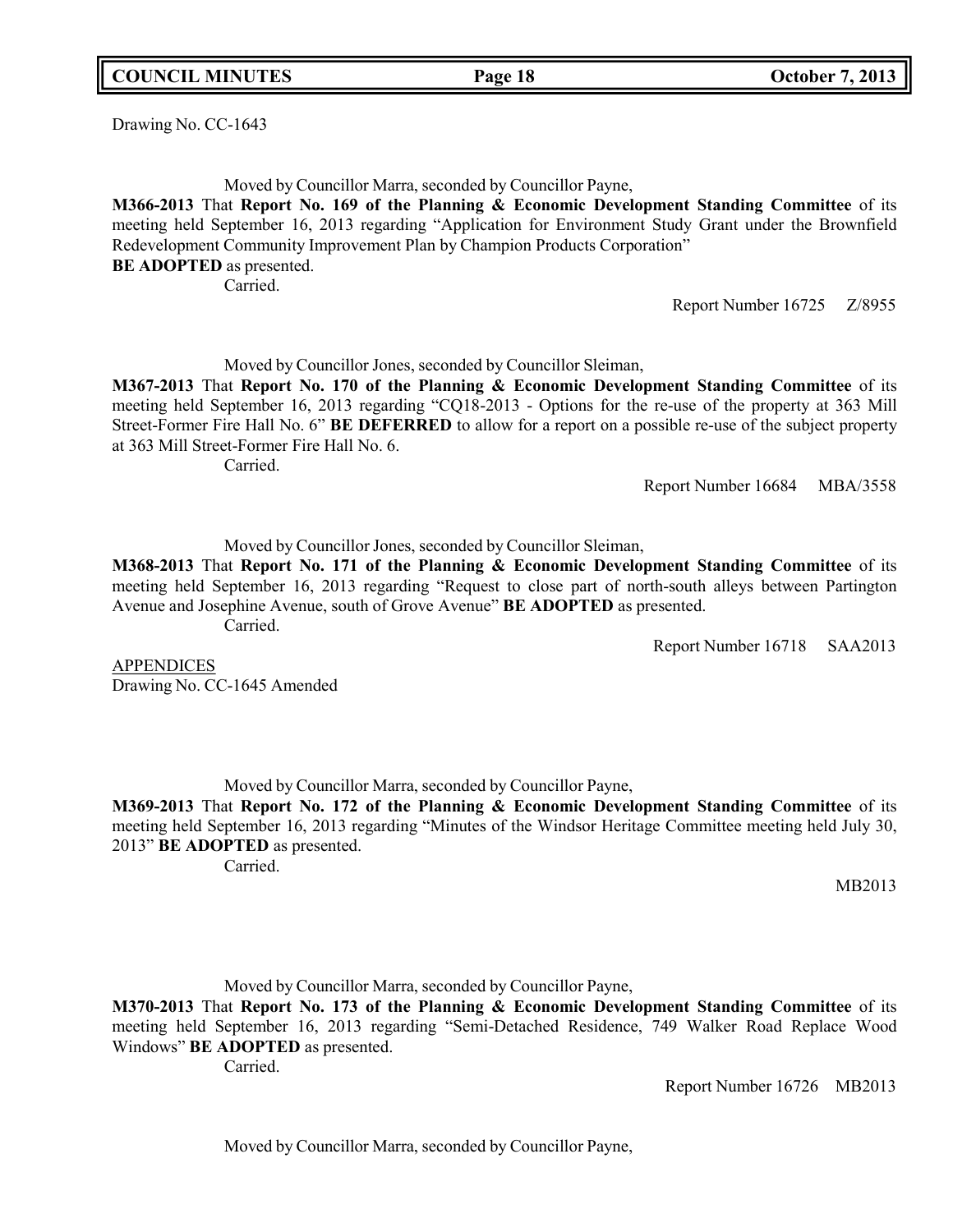**M371-2013** That **Report No. 174 of the Planning & Economic Development Standing Committee** of its meeting held September 16, 2013 regarding "Knights of Columbus/Auditorium Building, 716 Pelissier & 703-17 Ouellette Avenue – Heritage Designation" **BE ADOPTED** as presented. Carried.

Report Number 16727 MB2013

Moved by Councillor Marra, seconded by Councillor Payne,

**M372-2013** That **Report No. 175 of the Planning & Economic Development Standing Committee** of its meeting held September 16, 2013 regarding "Federal Building / Dominion Public Building / Paul Martin Building, 185 Ouellette Avenue – Heritage Designation" **BE ADOPTED** as presented. Carried.

Report Number 16728 MB2013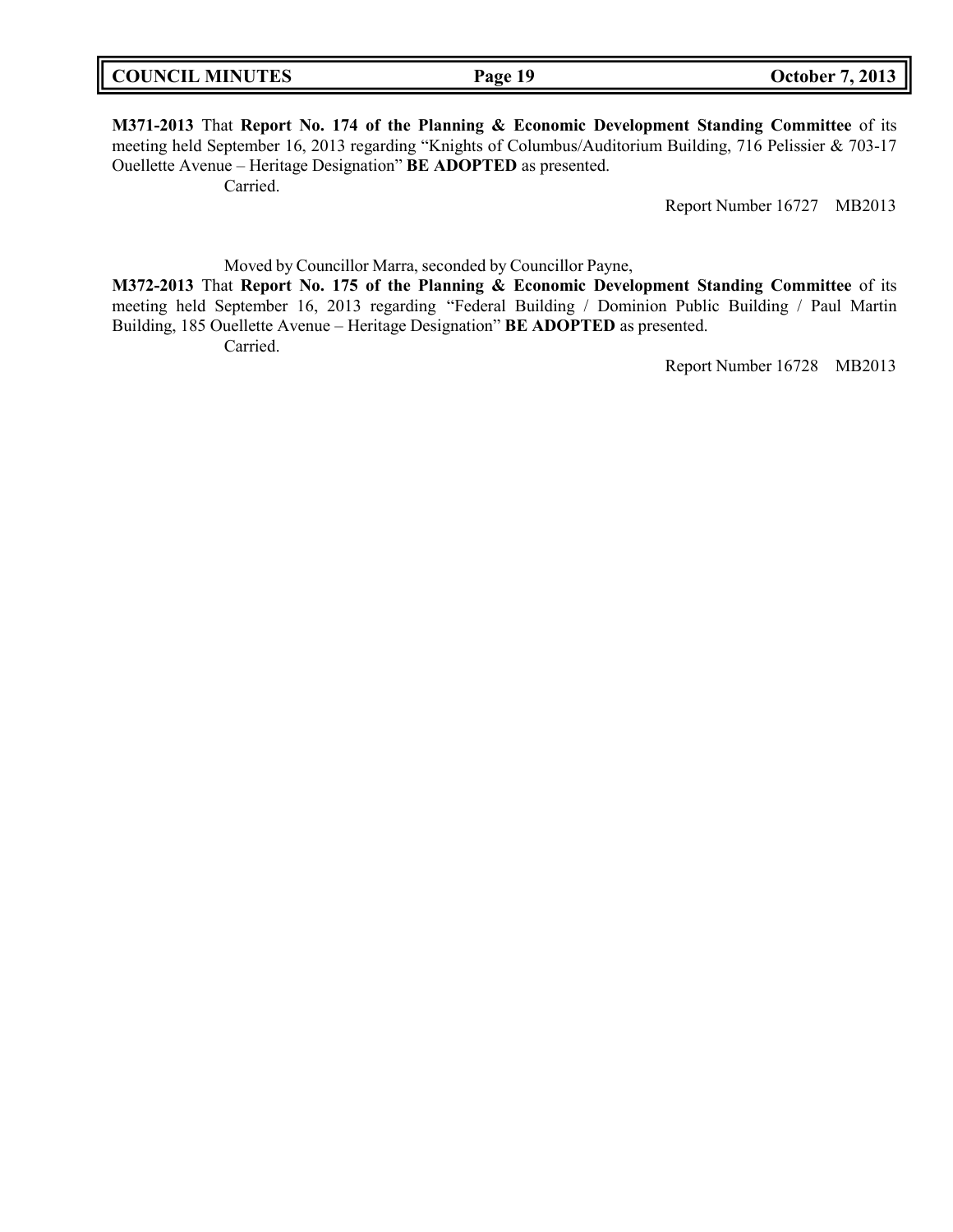**COUNCIL MINUTES Page 20 October 7, 2013**

**DEFERRED to the 2014 budget deliberation session as adopted by Council at its meeting held October 7, 2013 [CR193/2013] /AA** Windsor, Ontario October 7, 2013

| <b>REPORT NO. 142 of the</b><br><b>EXECUTIVE COMMITTEE</b><br>of its meeting held July 29, 2013 |                                                                                                                                                                                                                                                                 |  |
|-------------------------------------------------------------------------------------------------|-----------------------------------------------------------------------------------------------------------------------------------------------------------------------------------------------------------------------------------------------------------------|--|
| <b>Members Present:</b>                                                                         | <b>Councillor D. Dilkens</b><br><b>Councillor J. Gignac</b><br><b>Councillor A. Halberstadt</b><br><b>Councillor P. Hatfield</b><br><b>Councillor R. Jones</b><br><b>Councillor H. Payne</b><br><b>Councillor E. Sleiman</b><br><b>Councillor F. Valentinis</b> |  |
| Absent:                                                                                         | <b>Mayor E. Francis</b><br><b>Councillor B. Marra</b>                                                                                                                                                                                                           |  |

The following recommendation of the Executive Committee **BE APPROVED** as follows: Moved by Councillor Payne, seconded by Councillor Sleiman,

a) **THAT** whereas alleys deemed by the City Planner or their designates to no longer have any municipal use and therefore suitable for closure (or partial closure) and whereas 2/3 of residents have signed a petition to have the alley closed, Council as an incentive for residents in low density housing (RD1.1 to RD1.7) to close the alley abutting their property **ESTABLISH** an Alley Closing Subsidy Program, a Pilot Project, consisting of \$100,000 in 2014 and \$100,000 in 2015 from the Budget Stabilization Reserve which will be used towards covering all costs for residents above any nominal fee set by Council, which funds will be distributed on a first come, first served basis; and further

b) **THAT** the nominal fee associated with permanently closing a street or alley or purchasing any remnant parcels of previously closed alleys **BE SET** at \$100 per abutting property with the City paying all other related costs as approved by the City Planner; and further

c) **THAT** in the event that residents are unsuccessful in process to close their alley, that the nominal \$100 fee per abutting property **BE REFUNDED**; and further

d) **THAT** once funds allocated for alley closings have been fully expended in a given year that all other alley applications **BE CARRIED OVER** to future years for funding consideration; and further

e) **THAT** the funds **NOT BE USED** for situations which, by closing the alley, a building lot is created; and further

f) **THAT** any situations of an unforeseen or unusual nature or situations involving a dispute with respect to this alley closing subsidy program **BE RESOLVED** by the City Planner in conjunction with the City Engineer; and further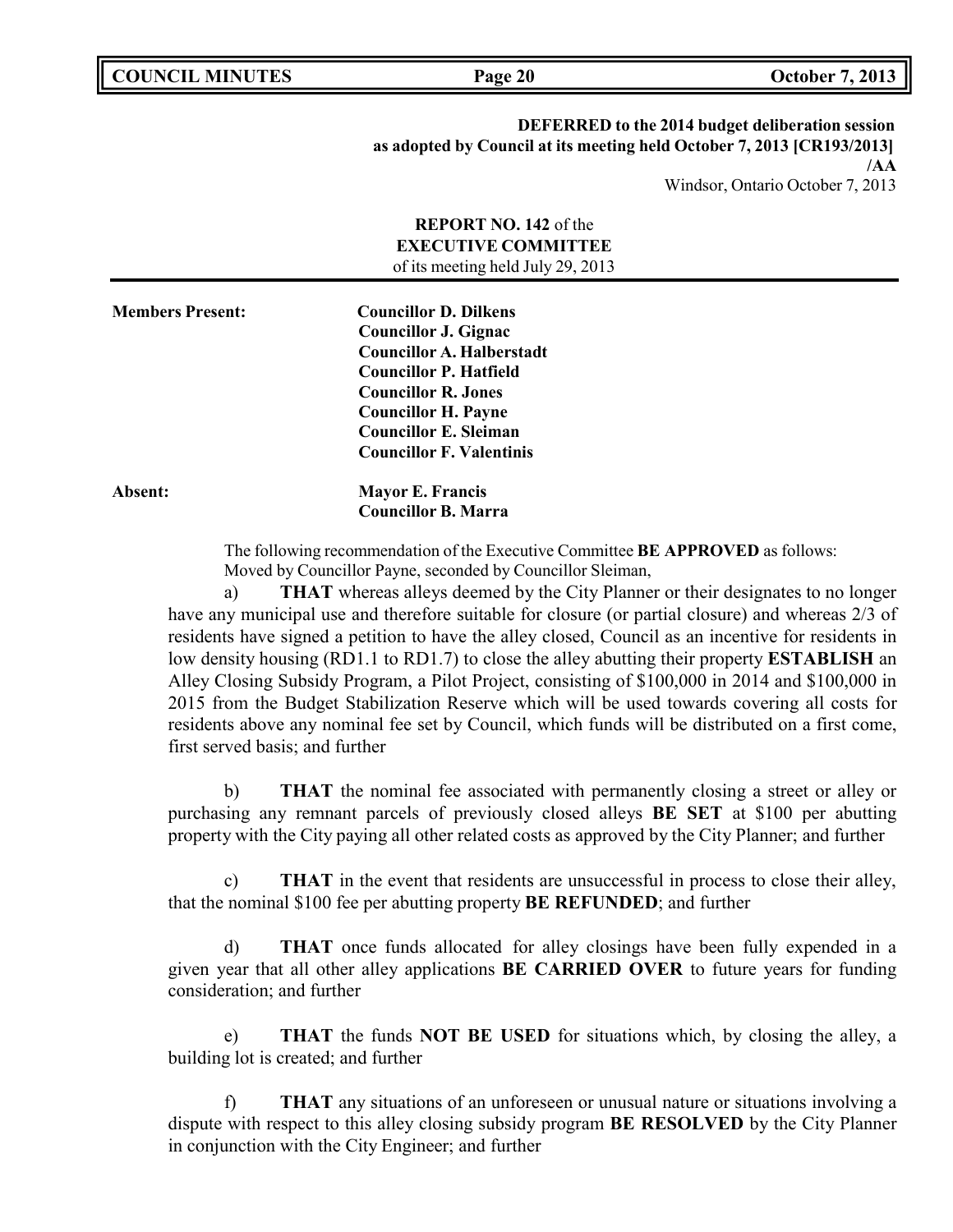g) **THAT** where the City becomes aware of an encroachment onto the public right of way, and in order to serve as a record of the encroachment and to otherwise encourage alley closings, that By-Law 25-2010 **BE ENFORCED**, as appropriate, which may include the removal of the encroachment at the property owner's expense or the charging of the appropriate encroachment fee as specified in Council Resolution 425/81 (as amended); and further

h) **THAT** where an application to close an alley has been received that any encroachment onto the said alley **ONLY BE** enforced in the case of safety or access concerns; and further

i) **THAT** the use of Local Improvement Charges **BE CONSIDERED** for Capital Improvement of hard surfaced alleys where the alley is assumed, remains open and is in need of improvement; and further

j) **THAT** the Local Improvement Charges be set to **RECOVER** an appropriate percentage of the cost of the alley improvement work from abutting property owners; and further

k) **THAT** Council therefore **DIRECT** the City Planner to amend the current Street and Alley closing process as appropriate to reflect the new process; and further

l) **THAT** Administration **BE DIRECTED** to report back at the end of 2015 with a report describing the successfulness of the pilot project; and further

m) **THAT** through various media that Administration **PROMOTE** the Alley Subsidy Program and also periodically remind abutting property owners about their responsibilities with respect to alley maintenance, encroachments, etc., and any penalties or fees they may face for non-compliance with the appropriate alley by-laws;

n) **THAT** Administration **IMPLEMENT** a queuing system for all incoming applications starting now with the pilot project to begin January 1, 2014, and that this be **REPORTED BACK** to Council during budget deliberations in order to determine if any adjustments to budgetary allocations are required.

Carried.

### **Livelink #16605, SW2013**

**Clerk's Note**: The administrative report authored by the City Engineer dated June 12, 2013 entitled "*Response to CQ24-2012 (Regarding a Proactive Sale of Alleys Program*" is *attached* as background information.

**CHAIRPERSON** 

CITY CLERK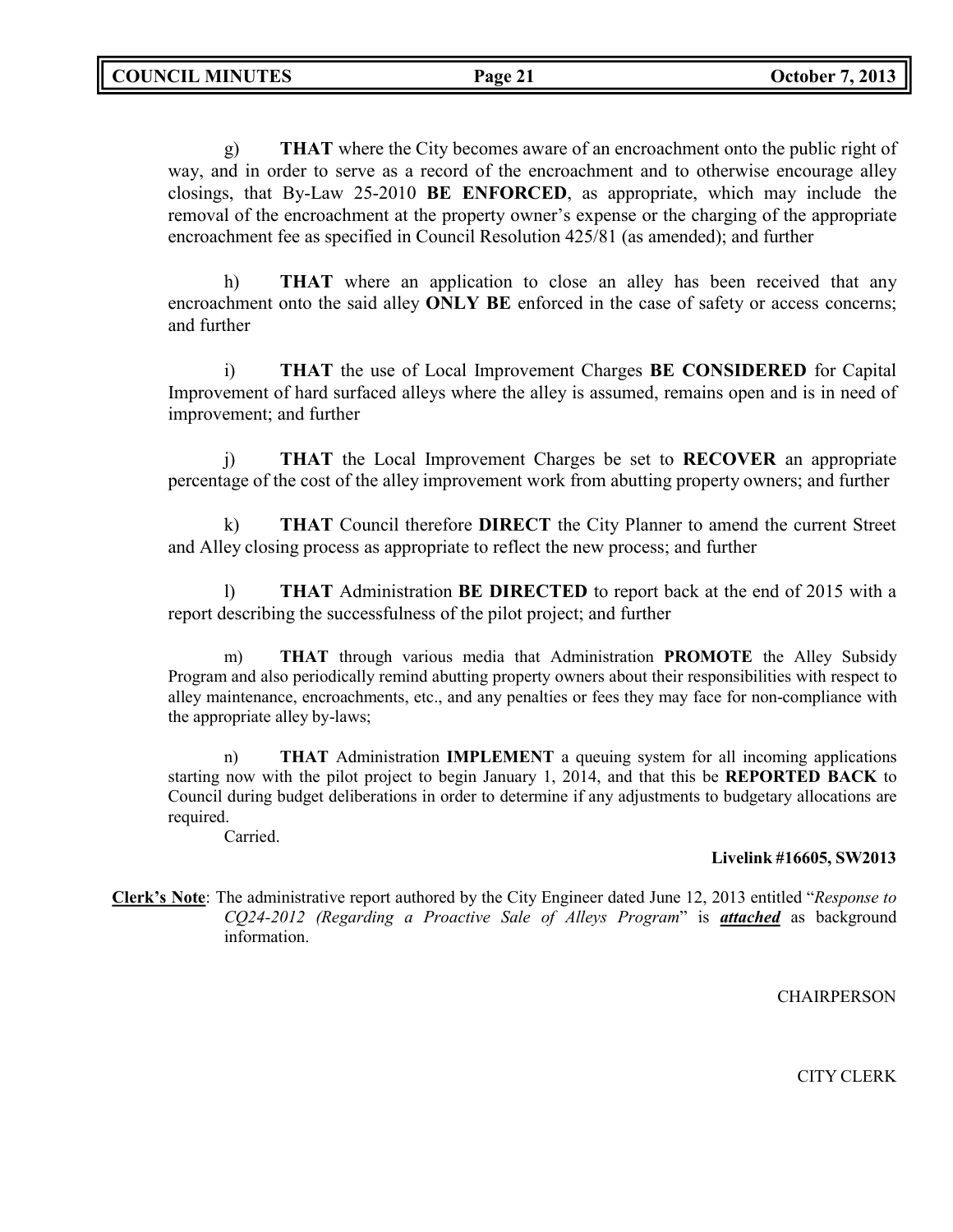| <b>COUNCIL MINUTES</b> |  |
|------------------------|--|
|------------------------|--|

**Adopted by Council at its meeting held October 7, 2013 [M364-2013]** /AA Windsor, Ontario October 7, 2013

## **REPORT NO. 167** of the **PLANNING & ECONOMIC DEVELOPMENT STANDING COMMITTEE** of its meeting held September 16, 2013

**Present: Councillor Drew Dilkens Councillor Bill Marra Councillor Ed Sleiman**

**Absent: Councillor Hilary Payne**

That the following recommendations of the Planning & Economic Development Standing Committee **BE APPROVED** as follows**:**

Moved by Councillor Dilkens, seconded by Councillor Sleiman

I. That part of the 4.9 metre (16.0 feet) wide north/south alley between Baby Street and Peter Street, from Tournier Street to Brock Street, shown as Part 2 on Drawing No. CC-1644 *attached* hereto as Appendix "A", **BE CLOSED AND CONVEYED** to the abutting property owners subject to the following:

1. Easements are required in favour of Bell Canada; and

2. Conveyance cost of \$1.00 plus deed preparation plus proportionate share of survey costs are required for abutting properties zoned RD2.2;

II. That the City Planner **BE REQUESTED** to supply the appropriate legal description, in accordance with Drawing Number. CC-1644, *attached* hereto as Appendix "A"

III. That the City Planner, or designate, **BE AUTHORIZED** to publish the required legal notice

IV. That the City Solicitor **BE REQUESTED** to prepare the necessary by $law(s)$ 

V. That the Chief Administrative Officer and City Clerk **BE AUTHORIZED** to sign all necessary documents approved as to form and content satisfactory to the City Solicitor

VI. That the matter **BE COMPLETED** electronically pursuant to By-law Number 366-2003.

Carried.

*Clerk's Note:*The administrative report authored by the City Planner dated August 23, 2013 entitled "*Request to close the north/south alley between Baby and Peter Streets from Tournier to Brock Streets*" is *attached* as background information.

**LIVELINK 16717, SAA2013**

**CHAIRPERSON DEPUTY CLERK**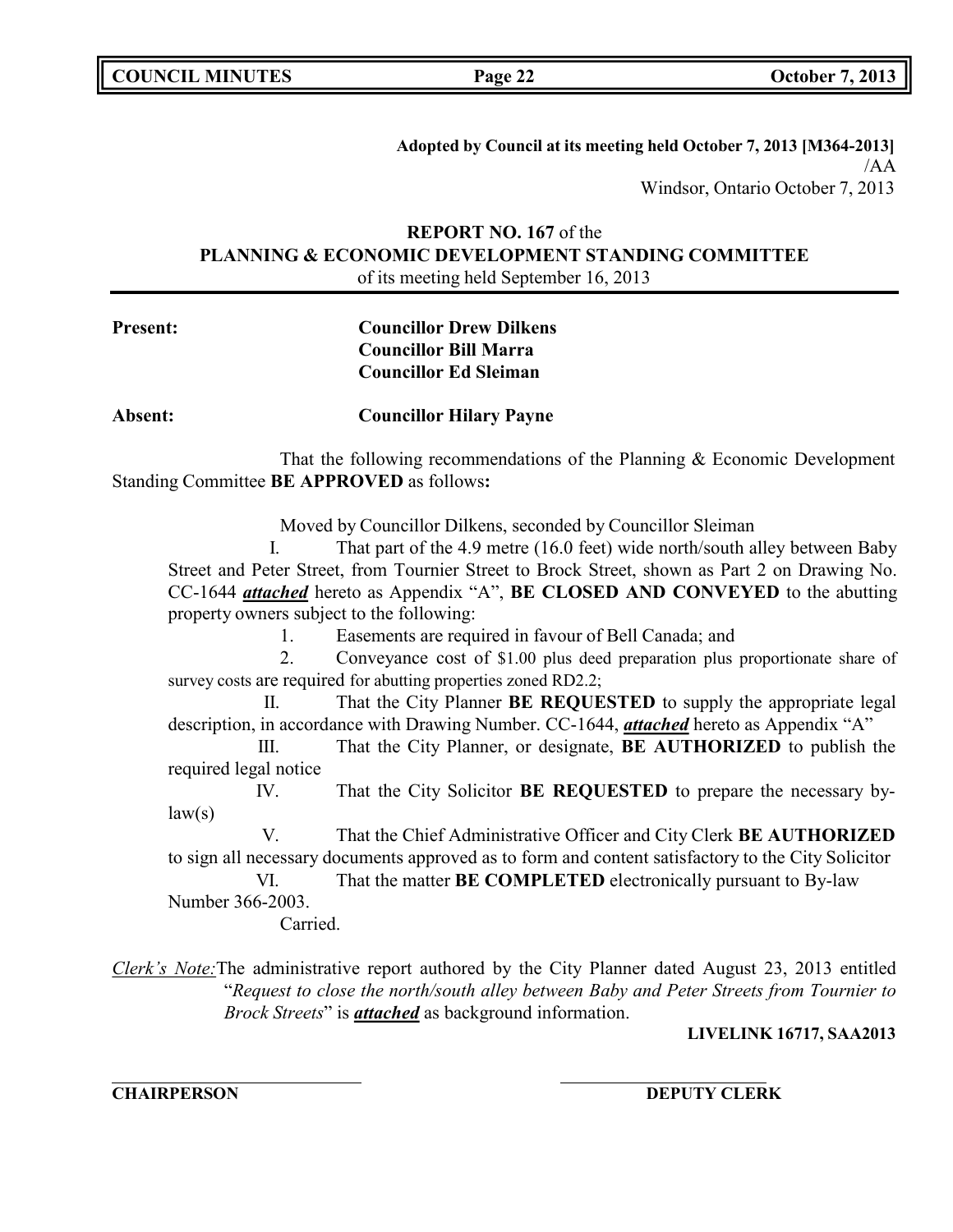| <b>COUNCIL MINUTES</b> |  |  |
|------------------------|--|--|
|------------------------|--|--|

**Adopted by Council at its meeting held October 7, 2013 [M365-2013]** /AA Windsor, Ontario October 7, 2013

## **REPORT NO. 168** of the **PLANNING & ECONOMIC DEVELOPMENT STANDING COMMITTEE** of its meeting held September 16, 2013

# **Present: Councillor Drew Dilkens Councillor Bill Marra Councillor Ed Sleiman**

### **Absent: Councillor Hilary Payne**

That the following recommendations of the Planning & Economic Development Standing Committee **BE APPROVED** as follows**:**

Moved by Councillor Dilkens, seconded by Councillor Sleiman

VII. THAT the 4.267 metre (14.0 feet) wide east-west alley between Edward Avenue and Virginia Avenue, south of St. Rose Avenue, shown as Parts 1 and 2 on Drawing No. CC-1643 *attached* hereto as Appendix "A", **BE ASSUMED** for subsequent closure and conveyance to the abutting property owners and further the City Solicitor **BE REQUESTED** to prepare the necessary by-law;

VIII. THAT the 4.267 metre (14.0 feet) wide east-west alley between Edward Avenue and Virginia Avenue, south of St. Rose Avenue, shown as Parts 1 and 2 on Drawing No. CC-1643 *attached* hereto as Appendix "A", **BE CLOSED AND CONVEYED** to the abutting property owners subject to the following:

- i. Easements shall be required in favour of Bell Canada, Cogeco Cable Canada LP, and Enwin Utilities –Hydro.
- ii. Conveyance cost
	- Abutting properties zoned RD1.2: \$1.00 plus deed preparation plus proportionate share of survey costs.

and further:

- iii. The applicant **BE REQUIRED** to obtain a driveway permit for the newly constructed driveway on Edward Avenue frontage.
- iv. The City Planner **BE REQUESTED** to supply the appropriate legal description, in accordance with Drawing Number. CC-1643, *attached* hereto as Appendix "A"
- v. The City Planner, or designate, **BE AUTHORIZED** to publish the required legal notice

vi.The City Solicitor **BE REQUESTED** to prepare the by-law to close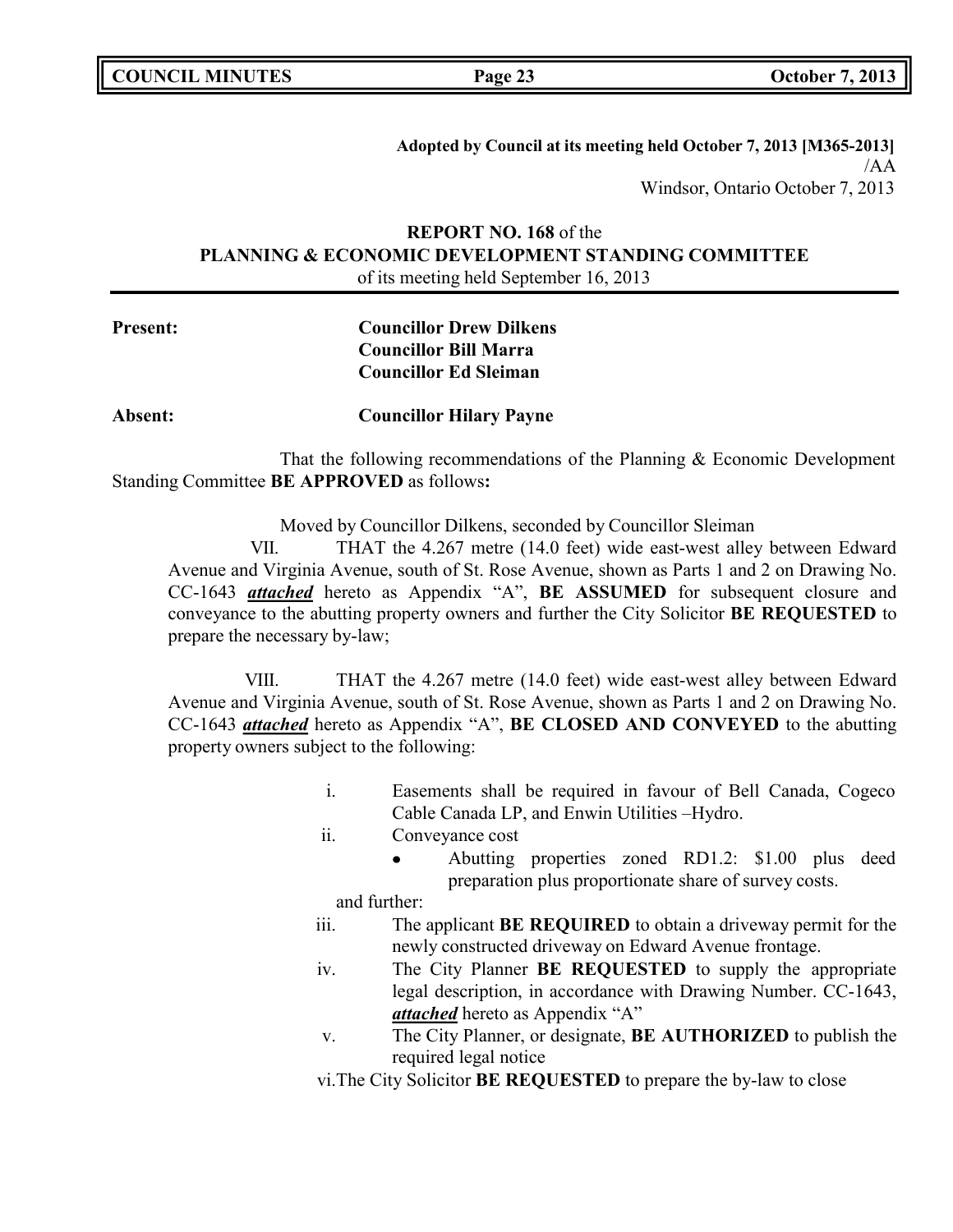| <b>COUNCIL MINUTES</b><br>Page 24 |                                                                                                                                            | <b>October 7, 2013</b> |
|-----------------------------------|--------------------------------------------------------------------------------------------------------------------------------------------|------------------------|
| vii.                              | The Chief Administrative Officer and City Clerk BE<br><b>AUTHORIZED</b> to sign all necessary documents approved as to                     |                        |
| $\cdots$<br>V111.                 | form and content satisfactory to the City Solicitor<br>The transaction BE COMPLETED electronically pursuant to By-<br>law Number 366-2003. |                        |
| Carried                           |                                                                                                                                            |                        |

*Clerk's Note:*The administrative report authored by the City Planner dated August 16, 2013 entitled "*Request to close the entire length of the east/west alley between Edward Avenue and Virginia Avenue, south of St. Rose Avenue, abutting the north lot lines of the properties known as 915 Edward Avenue and 920 Virginia Avenue*" is *attached* as background information.

**LIVELINK 16716, SAA2013**

**CHAIRPERSON**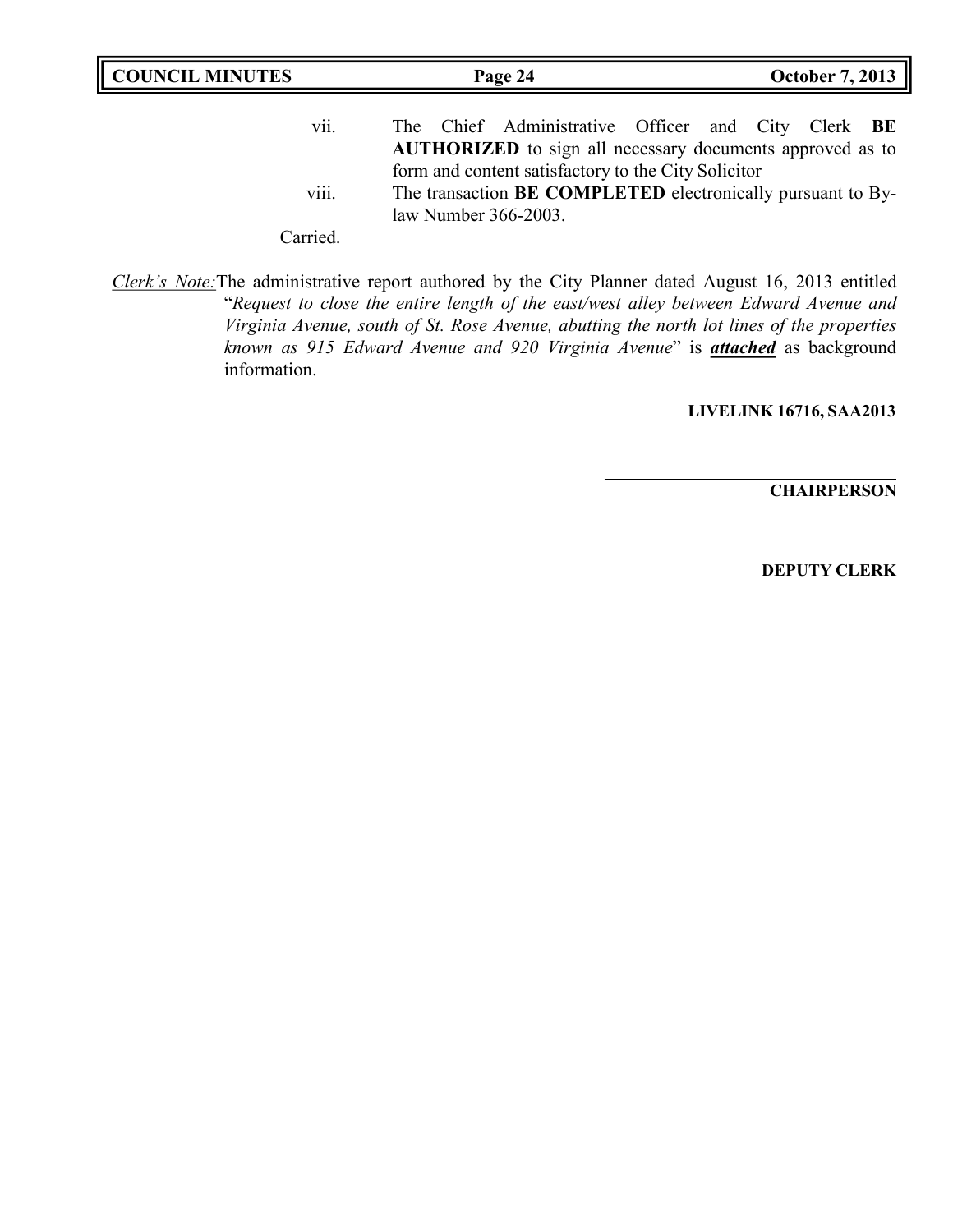**COUNCIL MINUTES Page 25 October 7, 2013**

**Adopted by Council at its meeting held October 7, 2013 [M366-2013]** /AA Windsor, Ontario October 7, 2013

**REPORT NO. 169** of the **PLANNING & ECONOMIC DEVELOPMENT STANDING COMMITTEE** of its meeting held September 16, 2013

# **Present: Councillor Drew Dilkens Councillor Bill Marra Councillor Ed Sleiman**

**Absent: Councillor Hilary Payne**

That the following recommendations of the Planning & Economic Development Standing Committee **BE APPROVED** as follows**:**

Moved by Councillor Sleiman, seconded by Councillor Dilkens

I. THAT the request made by Champion Products Corp. to participate in the Environmental Study Grant Program **BE APPROVED** for the property located at 890 and 1030 Walker Road and the abutting former rail right-of-way (roll no. 020-090-10150) pursuant to the City of Windsor Brownfield Redevelopment Community Improvement Plan; and

II. THAT the City Treasurer **BE AUTHORIZED** to issue payment upon the completion and submission of a Phase II Environmental Site Assessment Study in a form acceptable to the City Planner and City Solicitor.

Carried.

*Clerk's Note:*The administrative report authored by the City Planner dated August 26, 2013 entitled "*Application for Environmental Study Grant under the Brownfield Redevelopment Community Improvement Plan by Champion Products Corp.*" is *attached* as background information.

**LIVELINK 16725, Z/8955**

**CHAIRPERSON**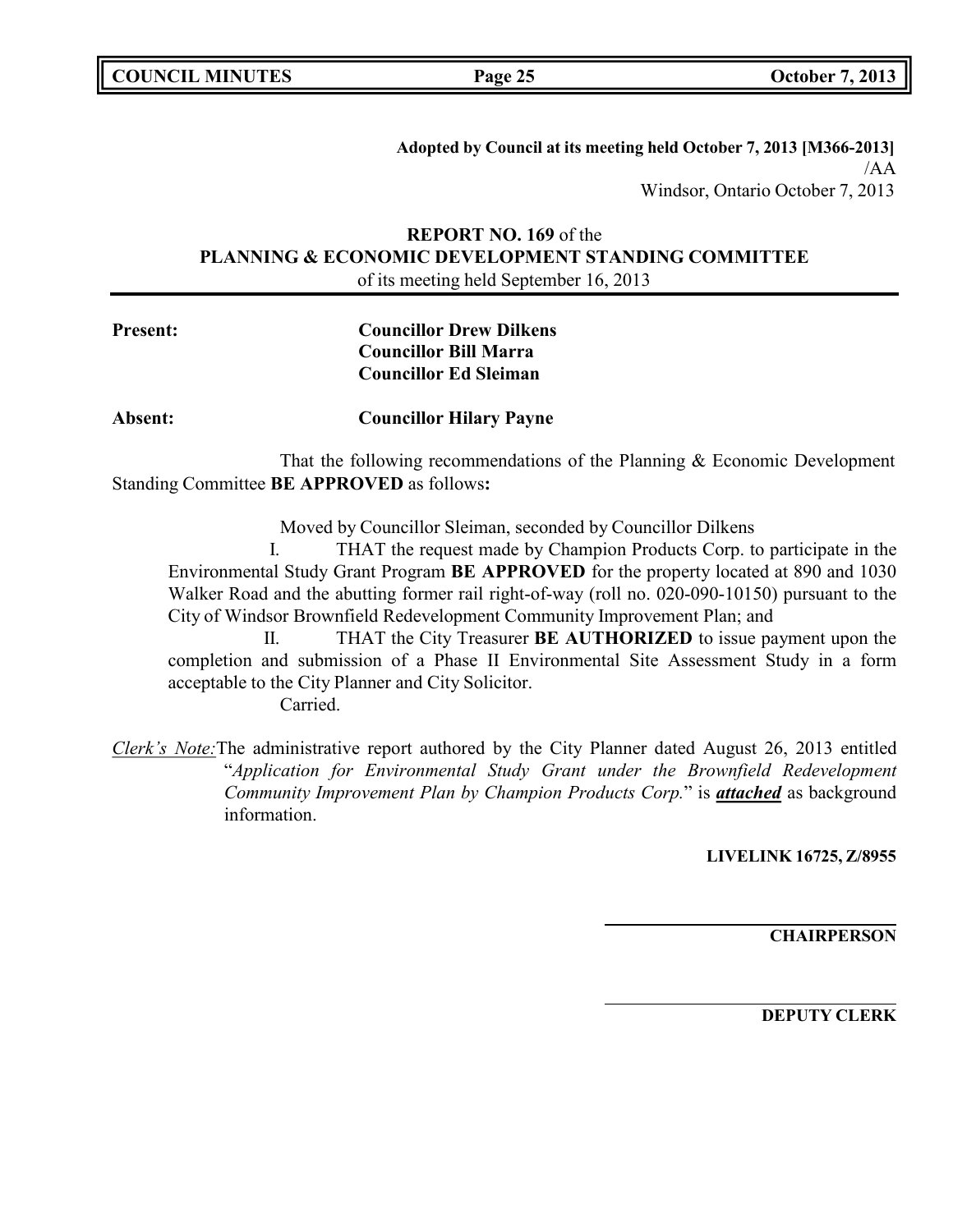**COUNCIL MINUTES Page 26 October 7, 2013**

**DEFERRED** to allow for a report on a possible re-use of the subject property at 363 Mill Street-Former Fire Hall No. 6. **as adopted by Council at its meeting held October 7, 2013 [M367-2013]** /AA Windsor, Ontario October 7, 2013

## **REPORT NO. 170** of the **PLANNING & ECONOMIC DEVELOPMENT STANDING COMMITTEE** of its meeting held September 16, 2013

| <b>Present:</b>        |               | <b>Councillor Drew Dilkens</b><br><b>Councillor Bill Marra</b><br><b>Councillor Ed Sleiman</b>                                                                                                                                                                                                                           |
|------------------------|---------------|--------------------------------------------------------------------------------------------------------------------------------------------------------------------------------------------------------------------------------------------------------------------------------------------------------------------------|
| <b>Absent:</b>         |               | <b>Councillor Hilary Payne</b>                                                                                                                                                                                                                                                                                           |
|                        |               | That the following recommendations of the Planning & Economic Development<br>Standing Committee BE APPROVED as follows:                                                                                                                                                                                                  |
| and                    |               | Moved by Councillor Dilkens, seconded by Councillor Sleiman<br>THAT the Planning Department BE AUTHORIZED to issue an<br>Expression of Interest (EOI) for the rehabilitation and re-use of former Fire Hall No. 6 at 363<br>Mill Street in keeping with the objectives of the Sandwich Community Improvement Plan (CIP); |
| response received; and | $\rm II$      | THAT the City Planner <b>BE DIRECTED</b> to report back to Council on the<br>outcome of the Expression of Interest process and recommend future action based on the                                                                                                                                                      |
|                        | Ш<br>Carried. | THAT the Planning Department <b>BE AUTHORIZED</b> to spend up to<br>\$5000.00 from the Sandwich Community Development Plan fund (Project ID7076176) to be<br>used for the Expression of Interest (EOI) to facilitate the re-use of former Fire Hall No. 6.                                                               |

*Clerk's Note:*The administrative report authored by the City Planner dated August 28, 2013 entitled "*CQ18-2013 – Options for the re-use of the property at 363 Mill Street – Former Fire Hall No. 6*" is *attached* as background information.

**LIVELINK 16684, MBA/3558**

**CHAIRPERSON**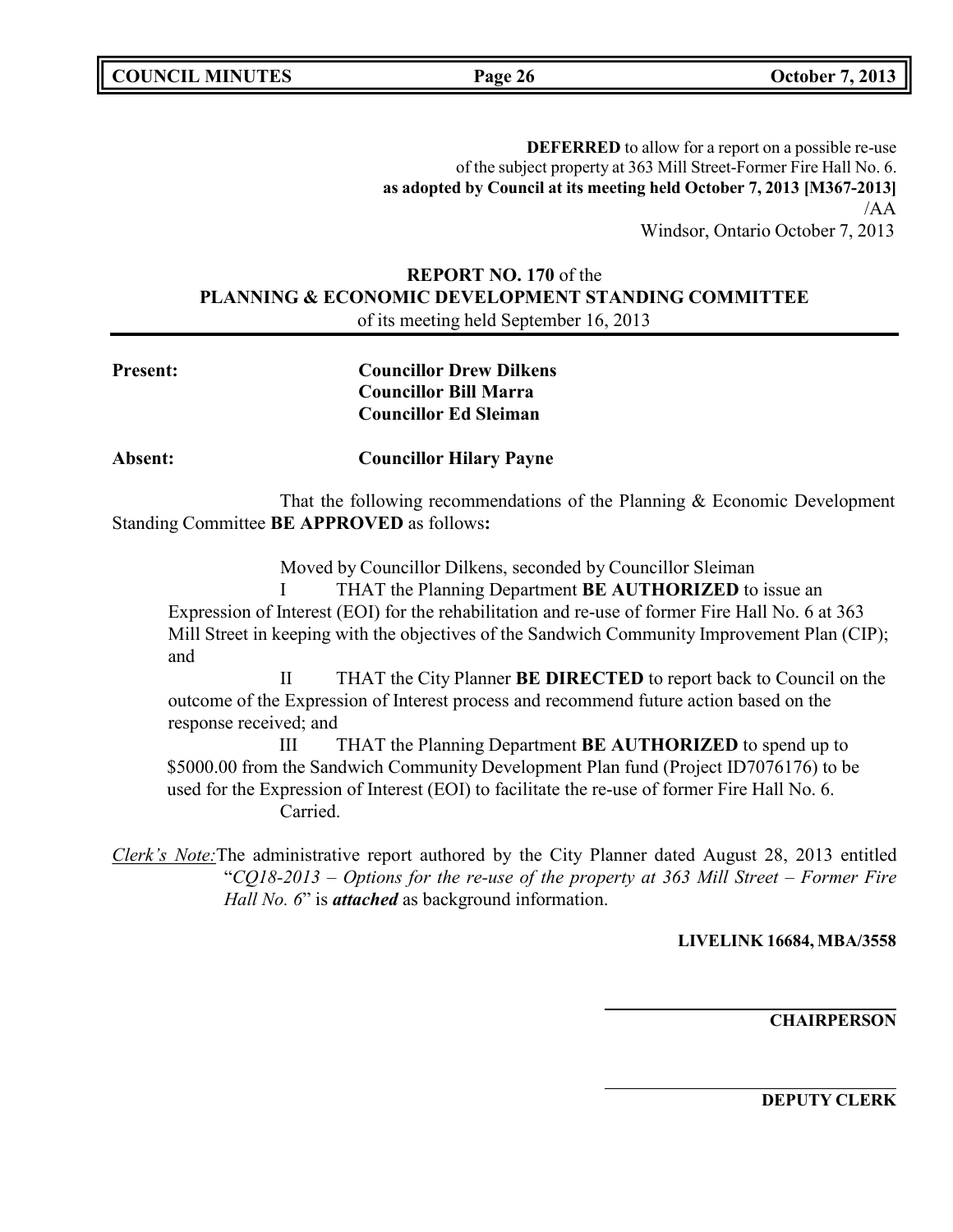| <b>COUNCIL MINUTES</b> |  |
|------------------------|--|
|------------------------|--|

**Adopted by Council at its meeting held October 7, 2013 [M368-2013]** /AA Windsor, Ontario October 7, 2013

## **REPORT NO. 171** of the **PLANNING & ECONOMIC DEVELOPMENT STANDING COMMITTEE** of its meeting held September 16, 2013

# **Present: Councillor Drew Dilkens Councillor Bill Marra Councillor Ed Sleiman**

**Absent: Councillor Hilary Payne**

That the following recommendations of the Planning & Economic Development Standing Committee **BE APPROVED** as follows**:**

Moved by Councillor Dilkens, seconded by Councillor Sleiman

IX. That the 4.57 metre (15.0 feet) wide north/south alley south of Grove Avenue, east of Partington Avenue, shown as Part 1 on Drawing No. CC-1645 *attached* hereto as Appendix "A" as amended, **BE ASSUMED** for subsequent closure;

X. That the 4.57 metre (15.0 feet) wide north/south alley south of Grove Avenue, east of Partington Avenue, shown as Part 1 on Drawing No. CC-1645 *attached* hereto as Appendix "A" as amended, **BE CLOSED AND RETAINED** for municipal purposes as part of the Bridgeview Park subject to the easements listed below;

XI. That the 4.27 metre (14.0 feet) wide north/south alley south of Grove Avenue, west of Josephine Avenue, shown as Part 2 on Drawing No. CC-1645 *attached* hereto as Appendix "A" as amended, **BE ASSUMED** for subsequent closure;

XII. That the 4.27 metre (14.0 feet) wide north/south alley south of Grove Avenue, west of Josephine Avenue, shown as Part 2 on Drawing No. CC-1645 *attached* hereto as Appendix "A" as amended, **BE CLOSED AND RETAINED** for municipal purposes as part of the Bridgeview Park subject to the easements listed below;

XIII. That Easements **BE REQUIRED** in favour of:

- Bell Canada
- EnWin Utilities Ltd.  $\bullet$
- Cogeco Cable Canada LP

XIV. That The City Planner **BE REQUESTED** to supply the appropriate legal description, in accordance with a Drawing Number. CC-1645, *attached* hereto as Appendix "A" as amended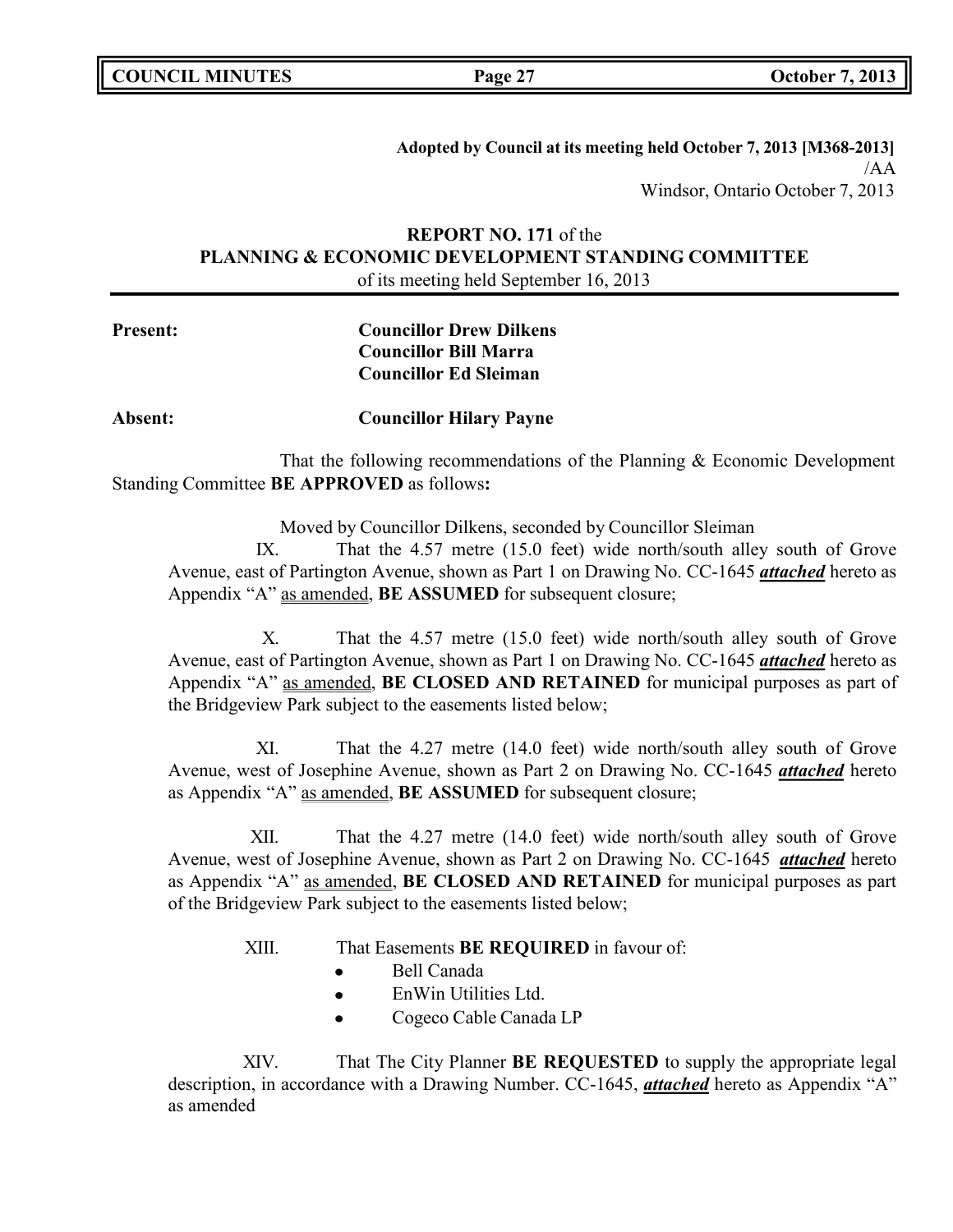XV. That The City Planner, or designate, **BE AUTHORIZED** to publish the required legal notice

XVI. The City Solicitor **BE REQUESTED** to prepare the necessary by-laws;

XVII. The Chief Administrative Officer and City Clerk **BE AUTHORIZED** to sign all necessary documents approved as to form and content satisfactory to the City Solicitor;

XVIII. The matter **BE COMPLETED** electronically pursuant to By-law Number 366-2003.

Carried.

*Clerk's Note:*The administrative report authored by the City Planner dated August 23, 2013 entitled "*Request to close part of north/south alleys between Partington Avenue and Josephine Avenue, south of Grove Avenue*" is *attached* as background information. *Also, the AMENDED Drawing No. CC-1645 is attached.*

**LIVELINK 16718, SAA2013**

**CHAIRPERSON**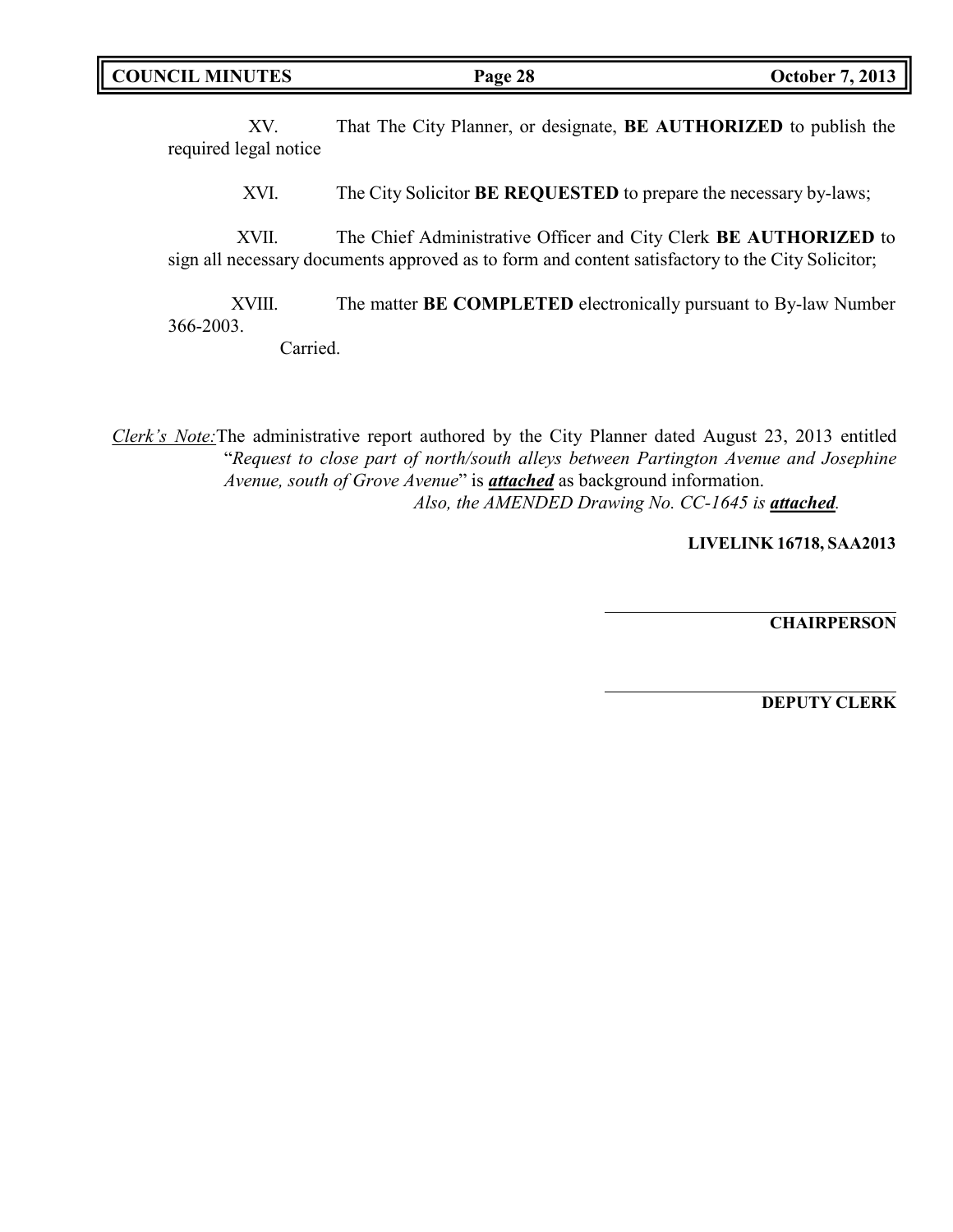**COUNCIL MINUTES Page 29 October 7, 2013**

**Adopted by Council at its meeting held October 7, 2013 [M369-2013]** /AA Windsor, Ontario October 7, 2013

## **REPORT NO. 172** of the **PLANNING & ECONOMIC DEVELOPMENT STANDING COMMITTEE** of its meeting held September 16, 2013

| <b>Councillor Drew Dilkens</b> |
|--------------------------------|
| <b>Councillor Bill Marra</b>   |
| <b>Councillor Ed Sleiman</b>   |
|                                |

**Absent: Councillor Hilary Payne**

That the following recommendations of the Planning & Economic Development Standing Committee **BE APPROVED** as follows**:**

Moved by Councillor Dilkens, seconded by Councillor Sleiman That the minutes of the Windsor Heritage Committee meeting held July 30, 2013 **BE RECEIVED** for information. Carried.

*Clerk's Note:*The minutes of the Windsor Heritage Committee meeting held July 30, 2013 are *attached* as background information.

**CHAIRPERSON**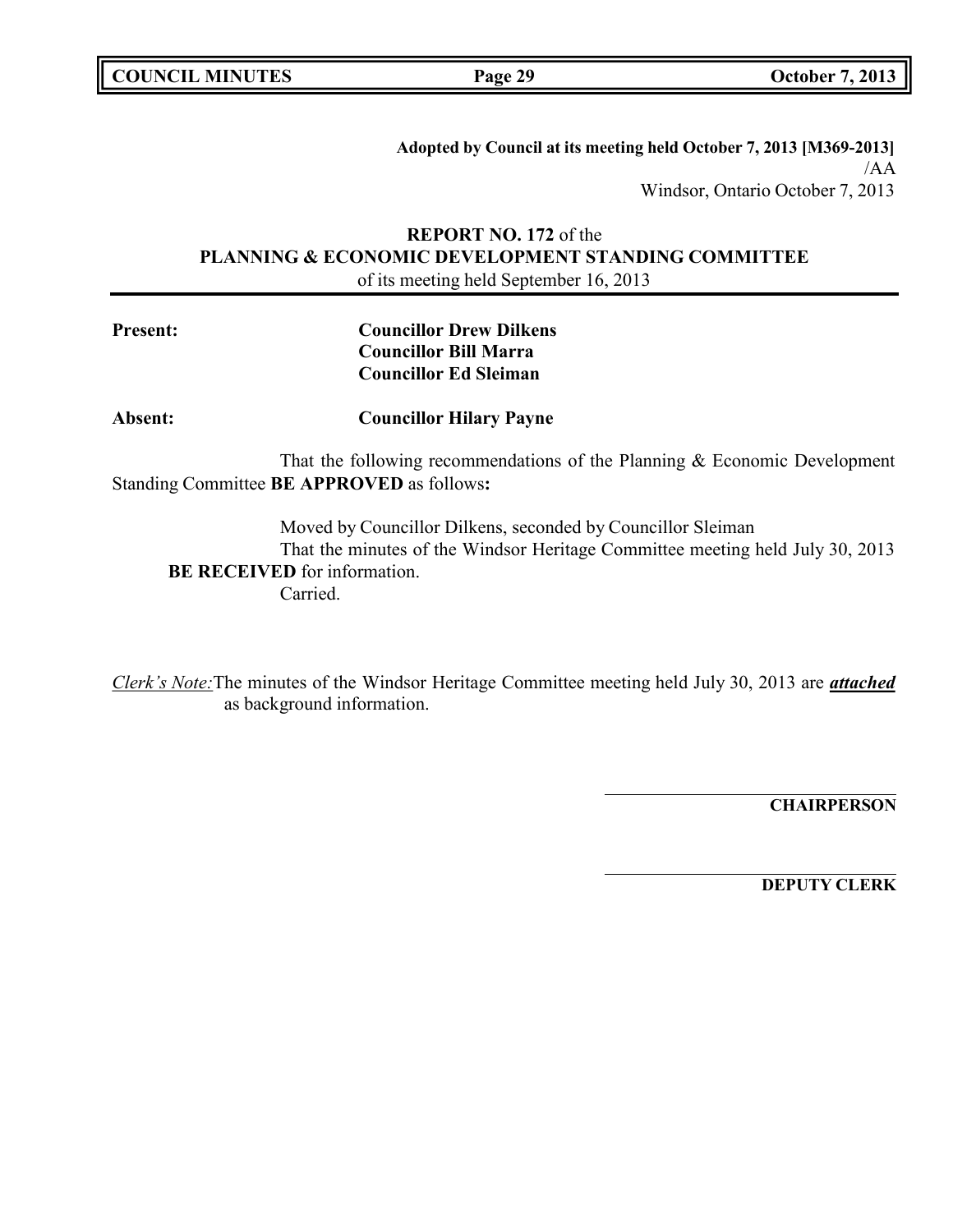**COUNCIL MINUTES Page 30 October 7, 2013**

**Adopted by Council at its meeting held October 7, 2013 [M370-2013]** /AA Windsor, Ontario October 7, 2013

**REPORT NO. 173** of the **PLANNING & ECONOMIC DEVELOPMENT STANDING COMMITTEE** of its meeting held September 16, 2013

# **Present: Councillor Drew Dilkens Councillor Bill Marra Councillor Ed Sleiman**

**Absent: Councillor Hilary Payne**

That the following recommendations of the Planning & Economic Development Standing Committee **BE APPROVED** as follows**:**

Moved by Councillor Dilkens, seconded by Councillor Sleiman

That report No. 328 of the Windsor Heritage Committee of its meeting held July 30, 2013 regarding the replacement of the wood-sash windows (a designated heritage feature of 749 Walker Road approved by By-law 10049 under provisions of Part IV of the Ontario Heritage Act), with a replication of the existing windows by Meloche Windows, using the aluminium-clad wood sash model shown **BE APPROVED**.

Carried.

## **LIVELINK #16726**

*Clerk's Note:*Report No. 328 of the Windsor Heritage Committee (Semi-Detached Residence, 749 Walker Road) is *attached* as background information.

**CHAIRPERSON**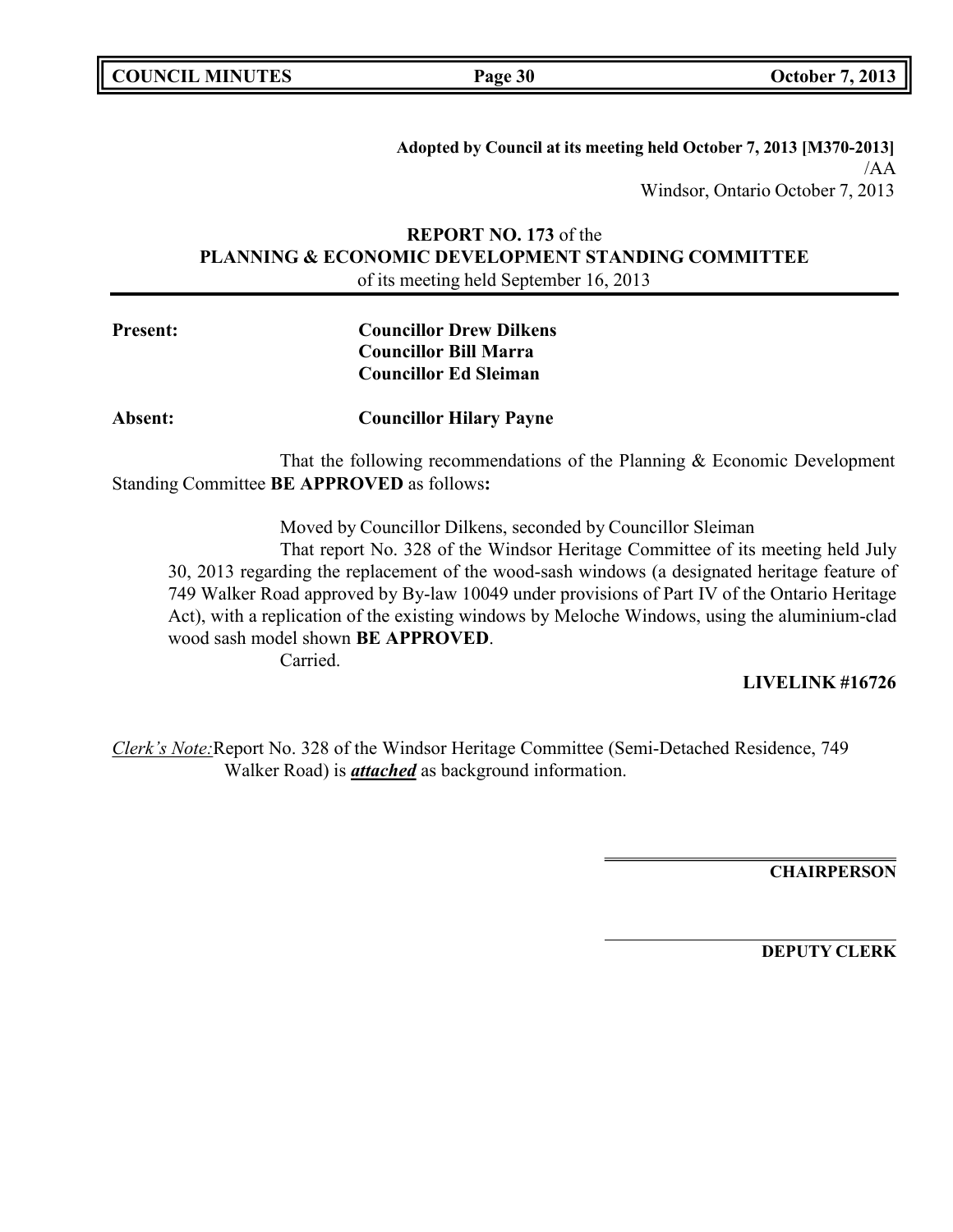|  | <b>COUNCIL MINUTES</b> |
|--|------------------------|
|--|------------------------|

**Page 31 October 7, 2013** 

**Adopted by Council at its meeting held October 7, 2013 [M371-2013]** /AA Windsor, Ontario October 7, 2013

## **REPORT NO. 174** of the **PLANNING & ECONOMIC DEVELOPMENT STANDING COMMITTEE** of its meeting held September 16, 2013

| <b>Present:</b>     | <b>Councillor Drew Dilkens</b><br><b>Councillor Bill Marra</b>            |
|---------------------|---------------------------------------------------------------------------|
|                     | <b>Councillor Ed Sleiman</b>                                              |
| <b>Absent:</b>      | <b>Councillor Hilary Payne</b>                                            |
| <b>Referencing:</b> | <b>Report No. 329 of the Windsor Heritage Committee</b>                   |
|                     | That the following recommendations of the Planning & Economic Development |
|                     | Standing Committee BE APPROVED as follows:                                |

Moved by Councillor Dilkens, seconded by Councillor Sleiman That in accordance with the *Ontario Heritage Act*, Notice of Intention to Designate the following property **BE GIVEN**:

- **Owners:** Rhys Trenhaile, Amada Gellman and Jeremy Pillon
- **Property:** 716 Pelissier Street & 703-17 Ouellette Avenue (Plan 256 Block 2 Lot 10 and N Pt Lot 11)

## **Description of Historic Place**

The Knights of Columbus / Auditorium Building property consists of two connected primary buildings; an auditorium built in 1922 at 716 Pelissier Street and a later two-storey storefront at 703-17 Ouellette Avenue, the main thoroughfare extending from the city's central business district.

## **Cultural Heritage Value or Interest**

## **Design or Physical Value:**

The building at 716 Pelissier Street was constructed in 1922, and was designed by the Windsor architectural firm of (J.C.) Pennington and (John) Boyde. The massing is symmetrical. The centre section includes five tall arched windows (with concrete sills) for an elevated main floor, with matching basement windows below. The wall of this section is set out slightly from the sides, and the parapet is taller and includes bricks in five squares of criss-cross patterns. The right section has an entry just above grade; above the transom over the door frame is an inset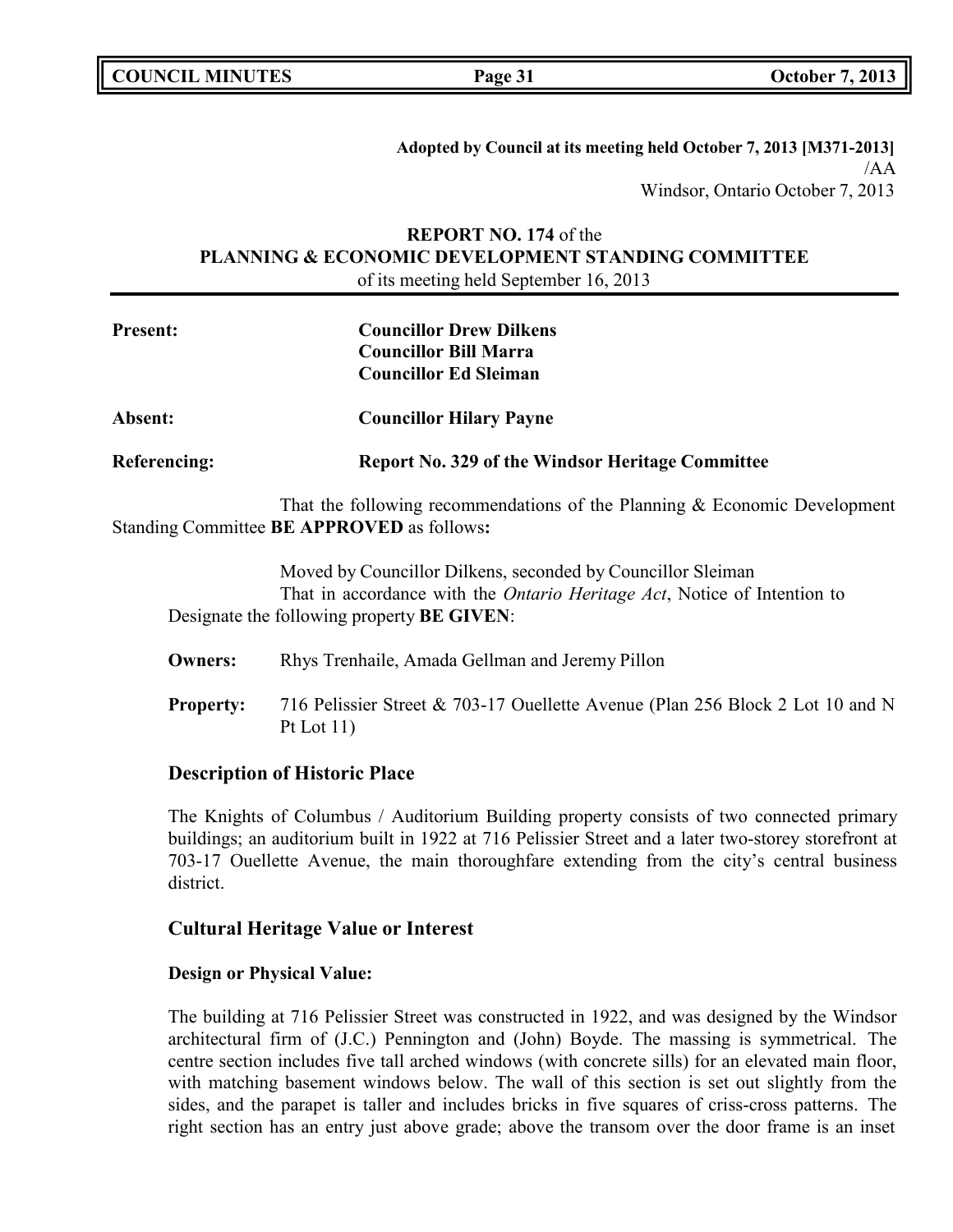# **COUNCIL MINUTES Page 32 October 7, 2013**

rectangular emblem for the Knights of Columbus. There are soldier course bands above both rows of windows.

The auditorium is on the main (elevated) level, with flooring of wood planks in concentric rectangles approaching a centre point, and an arched plaster ceiling and a small balcony. Vestiges of the original gymnasium, bowling alley and swimming pool are on the lower level.

The building at 703-17 Ouellette Avenue was constructed of brick c1929. It consists of two storeys with a form typical of storefronts. The front wall is located on the property line, which is a long distance from the curb. There are five bays, with four storefronts and a centred entry leading to a hallway and stairs to the upper level. Each storefront bay has a full-width brick frame on the first floor, with space for flush display windows and entry doors that could be inset, and transoms (covered). The wall is topped by a row of unadorned blocks. The centre bay has a doorway frame as tall as the adjacent transom headers, and consists of low-relief framing lines. One sash window is centred in the second floor above the door, and smooth blocks are below and beside the sill. A hallway connects it to 716 Pelissier Street.

## **Historical or Associative Value:**

The Knights of Columbus occupied this site from before the 1920s in a mansion facing Ouellette Avenue. They constructed 716 Pelissier Street building in 1922, and sold the property in 1928.

## **Contextual Value:**

This property faces onto Ouellette Avenue, the main commercial artery from the downtown core of Windsor, and is a half-block south of the Wyandotte Street artery. The buildings were constructed within a mix of commercial and residential buildings of similar height.

## **Character Defining Elements**

## **Exterior features of 716 Pelissier Street that contribute to the design or physical value of the Knights of Columbus / Auditorium Building:**

- o High single-storey over raised basement.
- o Brick walls facing the street, with symmetrical massing.
- o Centre section walls set out slightly with higher parapet, with five sections of criss-cross brick below.
- o Centre section has five tall arched windows with concrete sills.
- o Right section has entry with transom.
- o Knights of Columbus emblem inset in rectangle above entry.
- o Block with 1922 date right of entry.

## **Interior feature of 716 Pelissier Street that contributes to the design or physical value of the Knights of Columbus / Auditorium Building:**

o Auditorium on main floor, with flooring of wood planks in concentric rectangles approaching a centre point, and an arched plaster ceiling.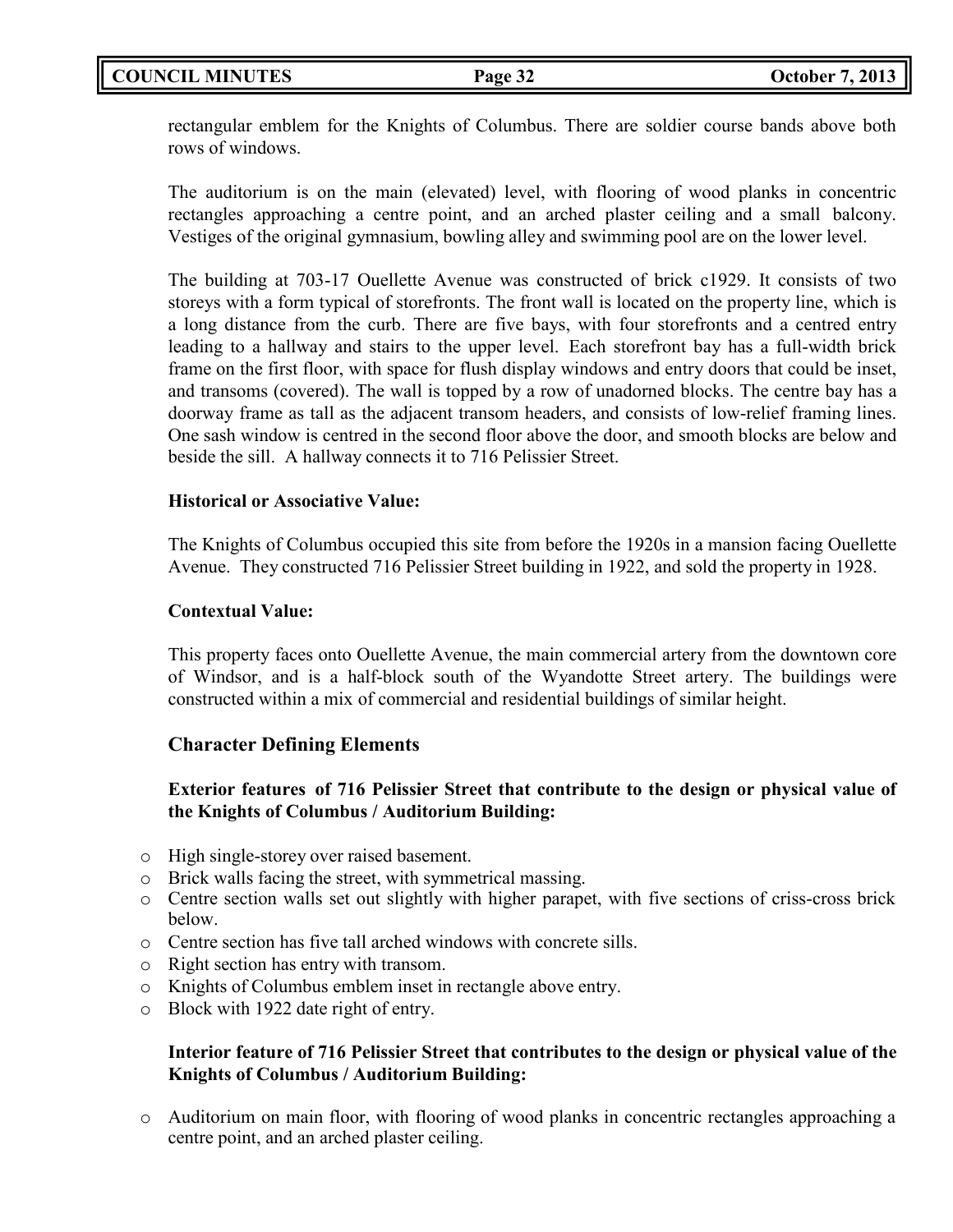| <b>October 7, 2013</b><br><b>COUNCIL MINUTES</b><br>Page 33 |
|-------------------------------------------------------------|
|-------------------------------------------------------------|

## **Exterior features of 703-17 Ouellette Avenue that contribute to the design or physical value of the Knights of Columbus / Auditorium Building:**

- o Two-storey symmetrical storefront building typical of the 1920s.
- o Brick walls with cast accents.
- o Four storefront bays, each with full-width brick frame and transom locations.
- o Pilasters between storefront bays and on corners set forward in two layers in slight relief topped with concrete rectangles.
- o Centred hallway entry with tall doorway frame of low-relief framing lines, with smooth stone wall above.
- o Pair of windows in upper floor of each storefront bay, and single window in centre.

## **Features that contribute to the historical value of the Knights of Columbus / Auditorium Building:**

- o Association with Windsor architects J.C. Pennington and John Boyde, whose firm designed 716 Pelissier Street.
- o Association with the Knights of Columbus, a Roman Catholic lay men's organization.

## **Feature that contributes to the contextual value of the Knights of Columbus / Auditorium Building:**

o Location on Ouellette Avenue, the main commercial artery from the downtown core of Windsor, and a half-block south of the Wyandotte Street artery.

Carried.

## **LIVELINK #16727**

*Clerk's Note:*Report No. 329 of the Windsor Heritage Committee (Knights of Columbus / Auditorium Building, 716 Pelissier Street & 703-17 Ouellette Avenue – Heritage Designation) is *attached* as background information.

**CHAIRPERSON**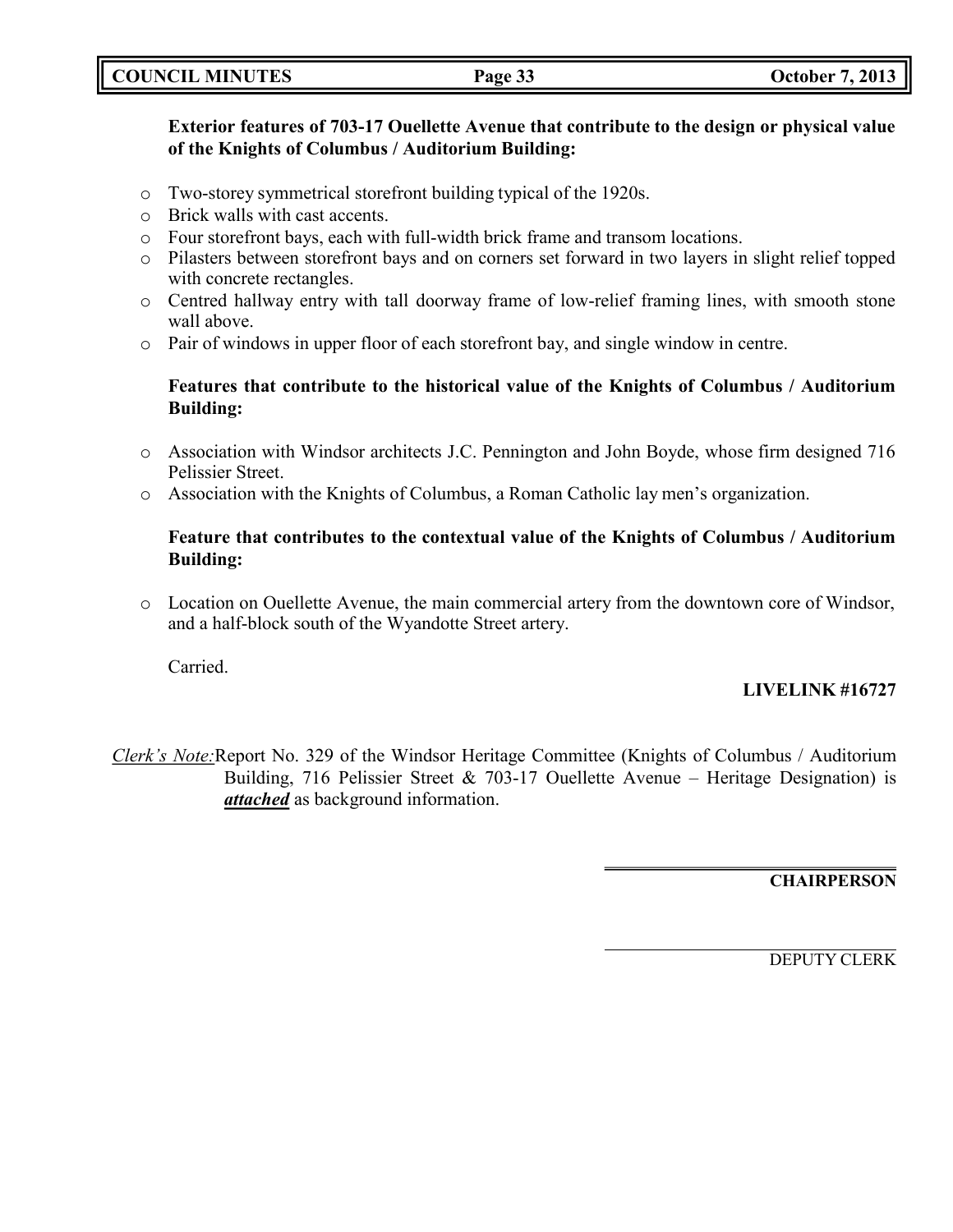**COUNCIL MINUTES Page 34 October 7, 2013**

**Adopted by Council at its meeting held October 7, 2013 [M372-2013]** /AA Windsor, Ontario October 7, 2013

## **REPORT NO. 175** of the **PLANNING & ECONOMIC DEVELOPMENT STANDING COMMITTEE** of its meeting held September 16, 2013

| <b>Present:</b> | <b>Councillor Drew Dilkens</b>                          |
|-----------------|---------------------------------------------------------|
|                 | <b>Councillor Bill Marra</b>                            |
|                 | <b>Councillor Ed Sleiman</b>                            |
| <b>Absent:</b>  | <b>Councillor Hilary Payne</b>                          |
| Referencing:    | <b>Report No. 330 of the Windsor Heritage Committee</b> |

That the following recommendations of the Planning & Economic Development Standing Committee **BE APPROVED** as follows**:**

Moved by Councillor Dilkens, seconded by Councillor Sleiman

That in accordance with the Part IV of the *Ontario Heritage Act*, Notice of Intention to Designate the following property **BE GIVEN** and further, that the 1950's addition to the building **BE EXCLUDED** from the designation:

**Owners:** Federal Heritage Building

**Property:** 185 Ouellette Avenue

# **Description of Historic Place**

The Federal Building in Windsor, also called the Dominion Public Building and named for Paul Martin, is an imposing, six-storey masonry office block on the main thoroughfare in the city's central business district. It is deserving of municipal designation because of its historical associations, and its architectural and contextual value.

## **Cultural Heritage Value or Interest**

### **Design or Physical Value:**

The Federal Building, opened in 1934, is valued for its very good aesthetic and functional design. The design is a modernist interpretation of the Beaux-Arts inspired federal office building and was a large commission for its well-known local architects Sheppard and Masson with Trace and Buller-Colthurst. The sophisticated handling of mass and the treatment of the building as a sculptural whole represent a new approach to official architecture in the 1930s. The building was planned with the intention of concentrating the work of federal government departments in one location and of providing more adequate public and working space for postal and customs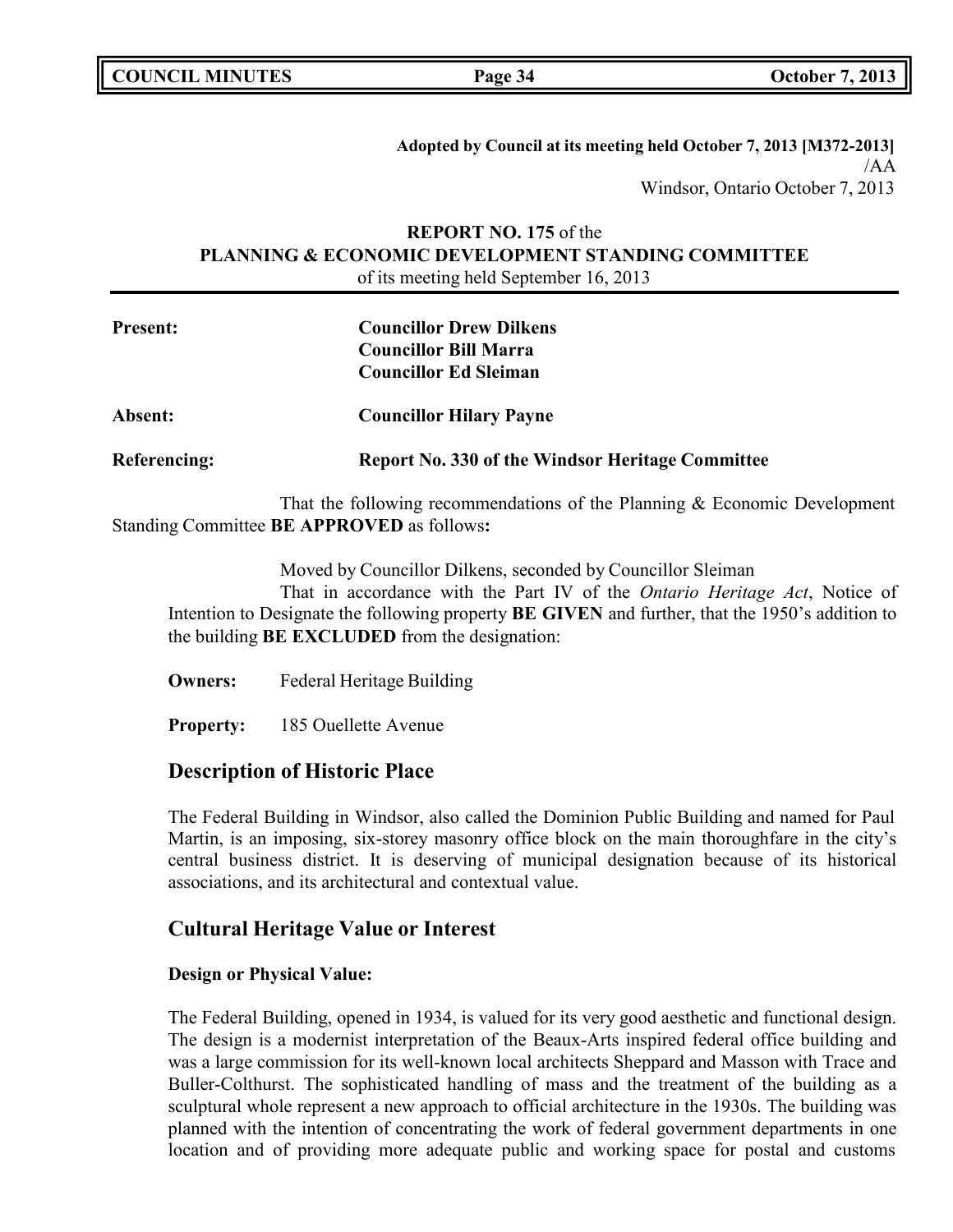services. The building is also valued for its striking and high quality materials and craftsmanship evident in its masonry work including Canadian decorative motifs.

Features of the building include its recessed bays of windows, giant fluted pilasters in high relief, and the fluted cornice. There are Canadian crests on each of the street-facing sides. The interior public areas include highly detailed marble walls, plaster ceilings and terrazzo floors.

## **Historical or Associative Value:**

The Federal Building is associated with the increasing complexities of the corporate structure of the Dominion Government in the 1920s and with its activities at the local level. This resulted in the development of a new type of government building. The Federal Building is a relatively early example of an approach to public building, which became more widespread in the late 1930s.

In Windsor, the site had already been used for a smaller post office for several decades. The new building accommodated the regional population and trade growth. And construction provided many jobs during the Great Depression.

## **Contextual Value:**

The Federal Building is located on Ouellette Avenue, spanning a full block on the main commercial artery of downtown Windsor, and is two blocks south of the Detroit River. It has been a dominant structure on the north end of Ouellette Avenue. Its imposing presence remains a downtown landmark.

# **Character Defining Elements**

# **Exterior features that contribute to the design or physical value of the Federal Building / Dominion Public Building / Paul Martin Building:**

- o Six-storey massing.
- o Light grey-brown Tyndall limestone walls.
- o Three classically inspired stages including the base, underscored by a broad horizontal band of black granite and the pronounced stringcourse that marks the transition from base to shaft, the intermediary section which rises four storeys in a strong vertical thrust, and the top storey which echoes the horizontality of the base.
- o Giant fluted pilasters in high relief and at attic level, the octagons in low relief and the fluted cornice band punctuated with carved roundels.
- o Recessed windows.
- o Small detailing such as the band of medallions with motifs such as the maple leaf, the rose, thistle, shamrock, and fleur-de-lis.
- o Stone band above the first floor with carved "Dominion Public Building" and "Post Office", and Canadian crests above.
- o Ouellette Avenue entrance flanked by quarter-oval black granite pilasters
- o Bronze plaques on first floor identifying "Post Office" and "Customs and Excise".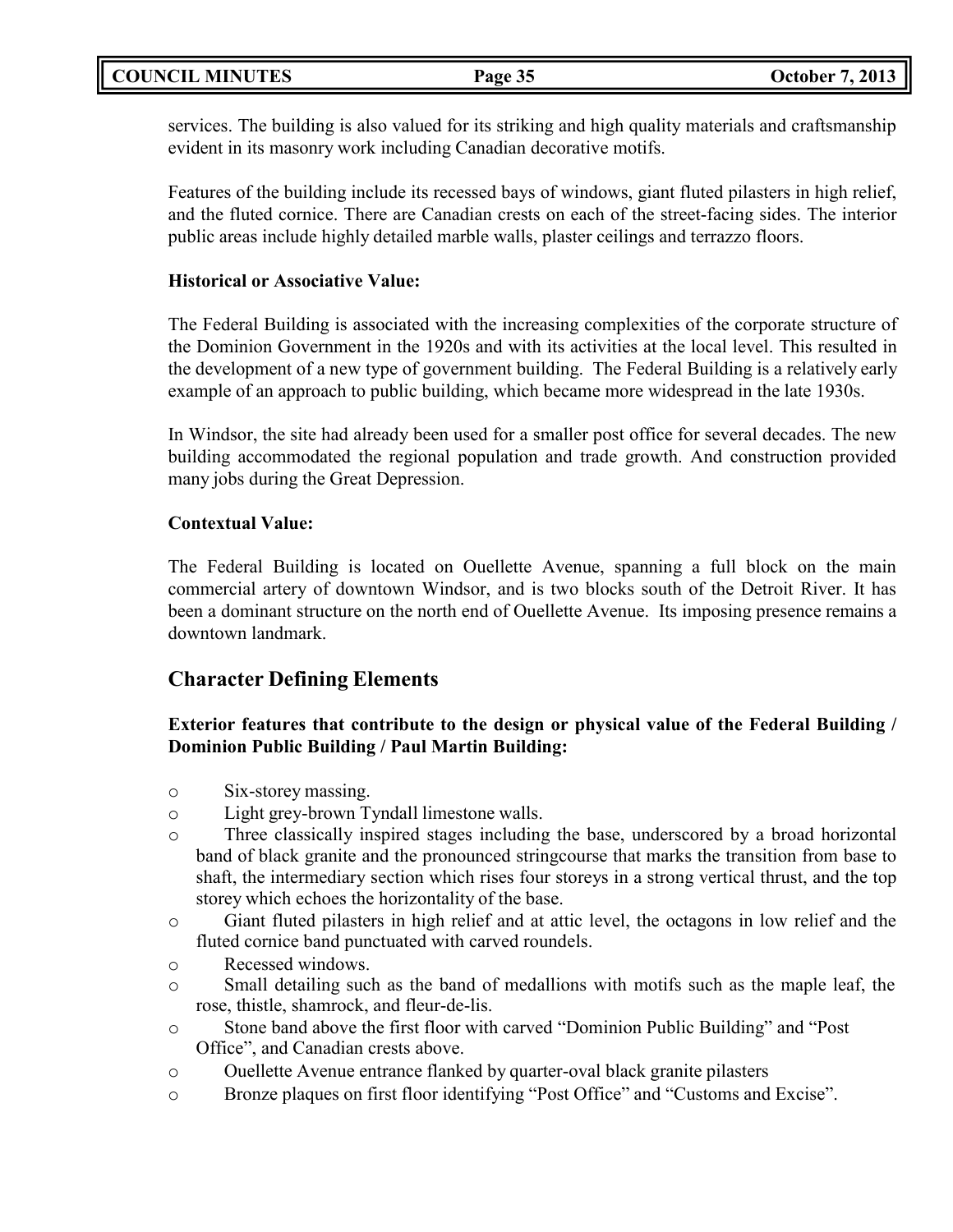|  | <b>COUNCIL MINUTES</b> |
|--|------------------------|
|--|------------------------|

## **Interior feature that contributes to the design or physical value of the Federal Building / Dominion Public Building / Paul Martin Building:**

 $\circ$  Public spaces – Ouellette Avenue entry lobby and Post Office lobby – with walls lined with marble, ceilings decorated with polychrome plasterwork and floors with geometric terrazzo designs.

## **Features that contribute to the historical value of the Federal Building / Dominion Public Building / Paul Martin Building:**

- o Association with Windsor architects Hugh Sheppard, George Masson, John E. Trace and Guy Buller-Colthurst, instead of Federal government architects.
- o Association with the increasing complexities of the corporate structure of the Federal government after the 1920s and with its activities at the local level, which resulted in a government building combining many functions including customs and post office.
- o The site had been a post office from the 19th century.

# **Features that contribute to the contextual value of the Federal Building / Dominion Public Building / Paul Martin Building:**

- $\circ$  Its overall scale, massing, and materials, which are compatible with its streetscape surroundings and adjacent buildings.
- o Its block-wide presence on the main street in downtown Windsor, which makes it a familiar landmark in the city.

Carried.

# **LIVELINK #16728**

*Clerk's Note:*Report No. 330 of the Windsor Heritage Committee (Federal Building, Dominion Public Building, Paul Martin Building, 185 Ouellette Avenue – Heritage Designation) is *attached* as background information.

**CHAIRPERSON**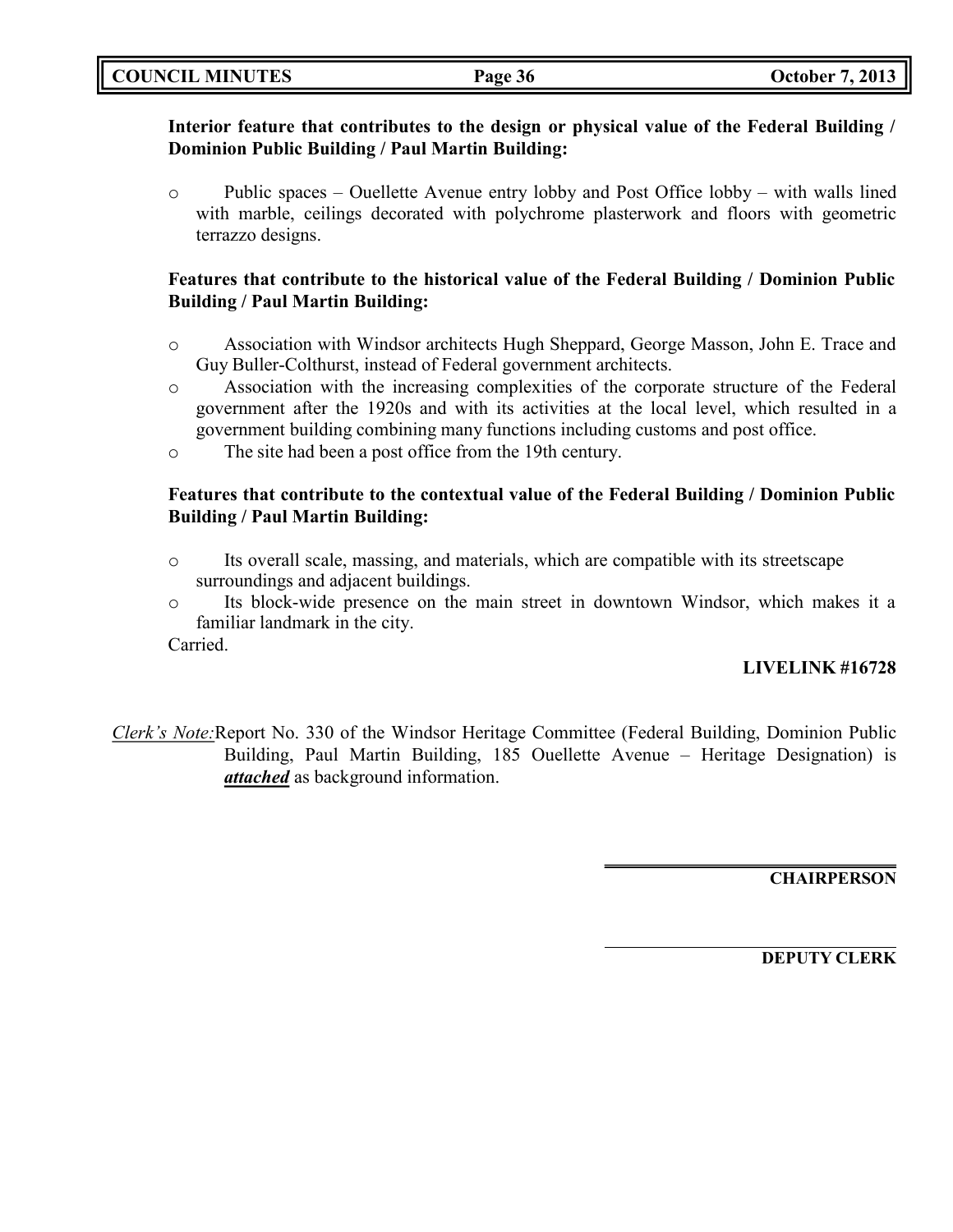**Page 37 October 7, 2013** 

**VC Adopted by Council at its meeting held October 7, 2013 [**M376-2013] **/bm Windsor, Ontario, October 7, 2013**

## **REPORT OF THE STRIKING COMMITTEE of its meeting held** September 23, 2013

| <b>PRESENT:</b> | Mayor E. Francis          |
|-----------------|---------------------------|
|                 | Councillor J. Gignac      |
|                 | Councillor R. Jones       |
|                 | Councillor F. Valentinis  |
|                 | Councillor E. Sleiman     |
|                 | Councillor A. Halberstadt |
|                 | Councillor H. Payne       |
|                 | Councillor D. Dilkens     |
|                 | Councillor B. Marra       |
|                 |                           |
| <b>ABSENT:</b>  | Councillor D. Dilkens     |
|                 | Councillor H. Payne       |

#### **Also in attendance:**

H. Reidel, Chief Administrative Officer J. Payne, Community Development and Health Commissioner and Corporate Leader Social Development, Health, Recreation and Culture M. Sonego, City Engineer and Corporate Leader Environmental Protection and Transportation G. Wilkki, City Solicitor and Corporate Leader Economic Development and Public Safety V. Critchley, City Clerk/Licence Commissioner and Corporate Leader Public Engagement and Human Resources

O. Colucci, Chief Financial Officer/City Treasurer and Corporate Leader Finance and Technology

#### **Declarations of Pecuniary Interest:**

None declared.

Your Committee submits the following recommendation:

(1) That the resignations of Karen Fallon and Keri Bagley on the *Windsor Essex Environment Committee* **BE ACCEPTED** and further that Lindita Prendi **BE APPOINTED** to the Committee, representing St. Clair College, for the term expiring November 30, 2014 or until a successor is appointed.